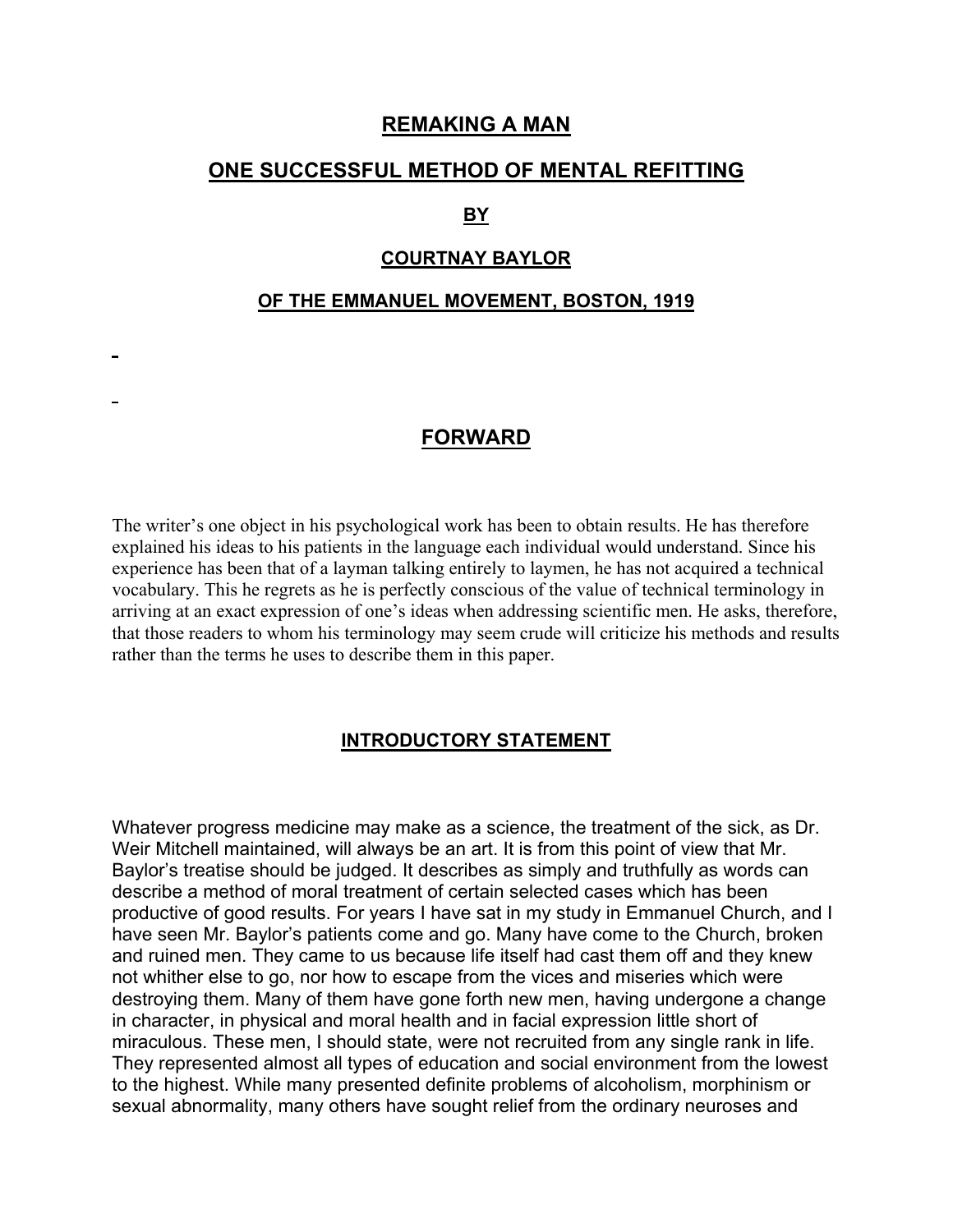psychoses-depression, fear, weakness of will, painful thoughts, insomnia, evil temper, lack of mental concentration, with the resultant tale of failure, impoverishment and discouragement.

In talking with many of these men I am have been impressed by the extent to which they had been able to accept and appropriate Mr. Baylor's philosophy and by the use they were able to make of it. It would be strictly true to say that this teaching has changed life for hundreds of men and for the families of such men. I know alas! only too well how far the written word fails to express the whole personality of a man.

Yet I hope that this little book, conceived in charity and illumined in every page by vital experience, may produce upon its readers some portion of the effect which the same thoughts have created when informally uttered.

Edward Worcester

Emmanuel Church

### **REMAKING A MAN**

**I**

There are three reasons why this paper is written at this time. First the writer wishes to establish if possible his claim that it is logical, legitimate, ethical, and safe for one who has no medical or surgical knowledge and who has no psychological degrees to do a certain type of psychological work in conjunction with skilled physicians, provided such a person has demonstrated by a long period of results that he is competent to handle certain types of neuroses. Just as officers who have gained their military knowledge in the practical school have a place with those who have had theoretical training, so he feels that the man who has acquired a knowledge of psychology in a practical way has a proper place in the field of psychological work. He hopes to justify his own claim to a legitimate place in this field by the following account of his methods and of results he has obtained through them. He also wishes so to present his ideas that this paper may be of value to any one who is interested in the practical application of these methods, either for the purpose of helping others or possibly for his own relief; and finally he wishes to suggest to the physicians in authority the practicability of this method for use in the treatment of returned soldiers suffering from the neurotic conditions known as "shell—shock" and from other emotional results of war-strain.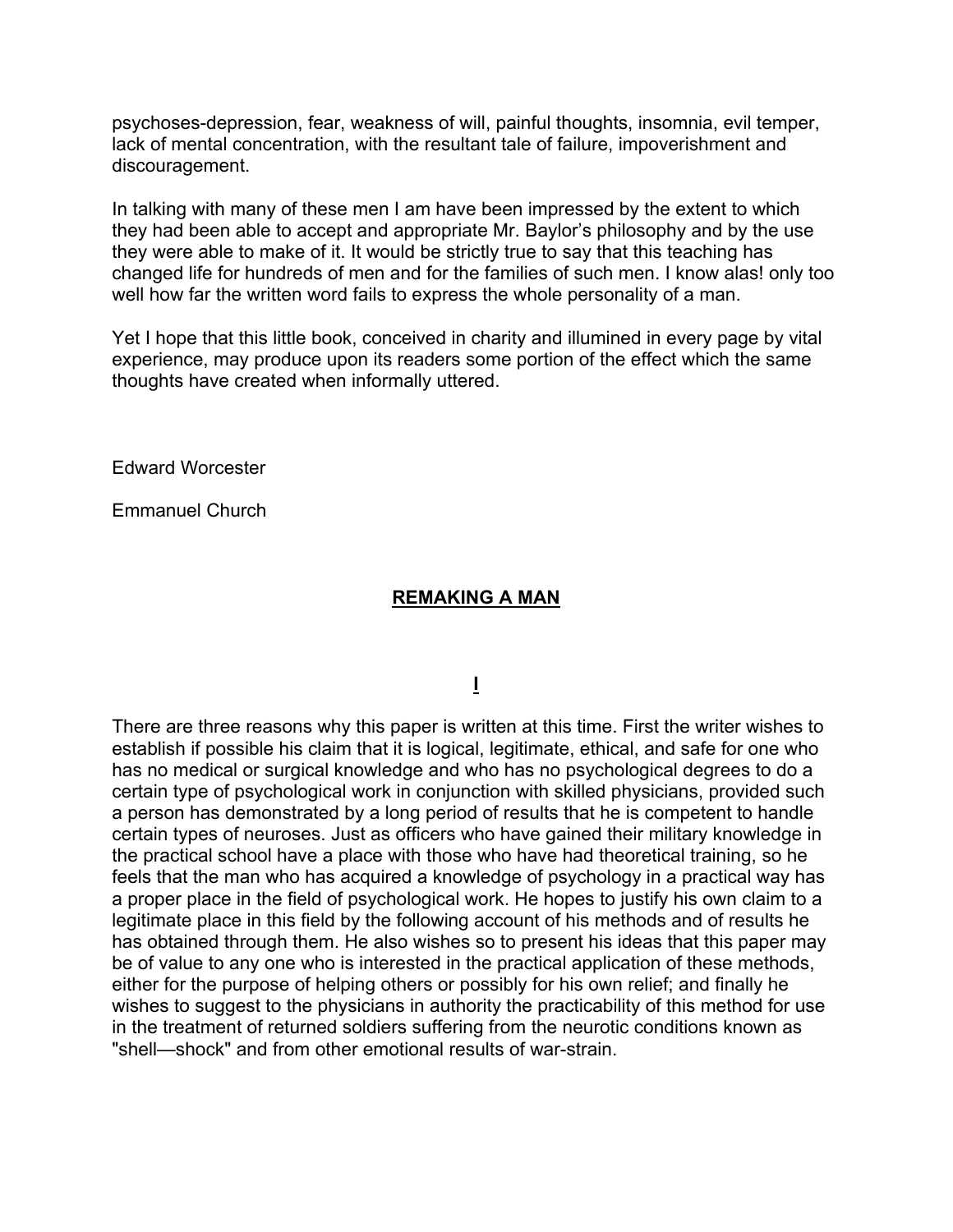He has been working for some seven years under the guidance of Dr. Elwood Worcester of the Emmanuel Movement in Boston. During this time he has handled personally some thousand cases of which fully two—thirds have resulted successfully. He first applied himself to the refitting of mental processes by psychological methods in work with alcoholics-those who obviously and avowedly wished to give up drink entirely but who, owing to a condition of mental conflict, were unable to do so. From this experience with alcoholism he has worked out an analysis of what he believes to be the condition and the underlying cause in alcoholic neurosis, and one method of permanently removing this cause.

But, though he has worked primarily with alcoholic conditions, his whole experience has necessarily led him into dealing with many other neurotic conditions. Every case of alcoholism has behind it what might be called an alcoholic or neurotic atmosphere. We can hardly expect a patient to become or to stay cured if he must remain in an environment which has in all probability contributed to his own abnormal nervous condition. This environment must in its turn be "cured." The writer has therefore, when he has been working directly with the alcoholic patient, dealt also personally with the individuals involved in the background of each case.

It is upon this experience that he bases his confidence in the value of his methods as an aid to handling the neurotic conditions among returned soldiers. So often he has found, in the families of alcoholic patients, persons in whom exactly the same abnormal condition has obtained, although they have never taken alcohol. They have presented symptoms corresponding or similar to those of an alcoholic neurosis; they have shown a mental state answering to the same analysis; and they have yielded to the same treatment. For it is evident, the writer feels, that after all-whatever its cause, whether it be the result of a long or a short period of sorrow or care or horror, or merely a precipitation of an existing neurotic tendency, and whatever the manifestations characterizing the individual case-there is a particular neurosis which is fundamentally the same condition always, and which therefore responds always to the same method of treatment. He believes that this neurosis is, in many instances, characteristic of "shell—shock" and of war-strain; and he feels confident that any methods which have already proved successful in its relief elsewhere will also prove valuable for the relief of war—strained men in whom physicians find it to exist.

## **II**

In working with patients who presented themselves for relief from alcoholism I found that they fell naturally into three classes: those with an alcoholic neurosis; those who, while they appeared at first to have simply a neurosis, proved upon further acquaintance to be suffering from a definite psychosis or from actual insanity; and a few individuals who, while they were neither insane nor psychopathic, seemed incapable of responding to any method of treatment. For these last two groups I do not pretend that any permanent reconstruction can be brought about by this treatment; but for the alcoholic neurosis I have worked out one method of obtaining permanent relief which has proved successful in many instances.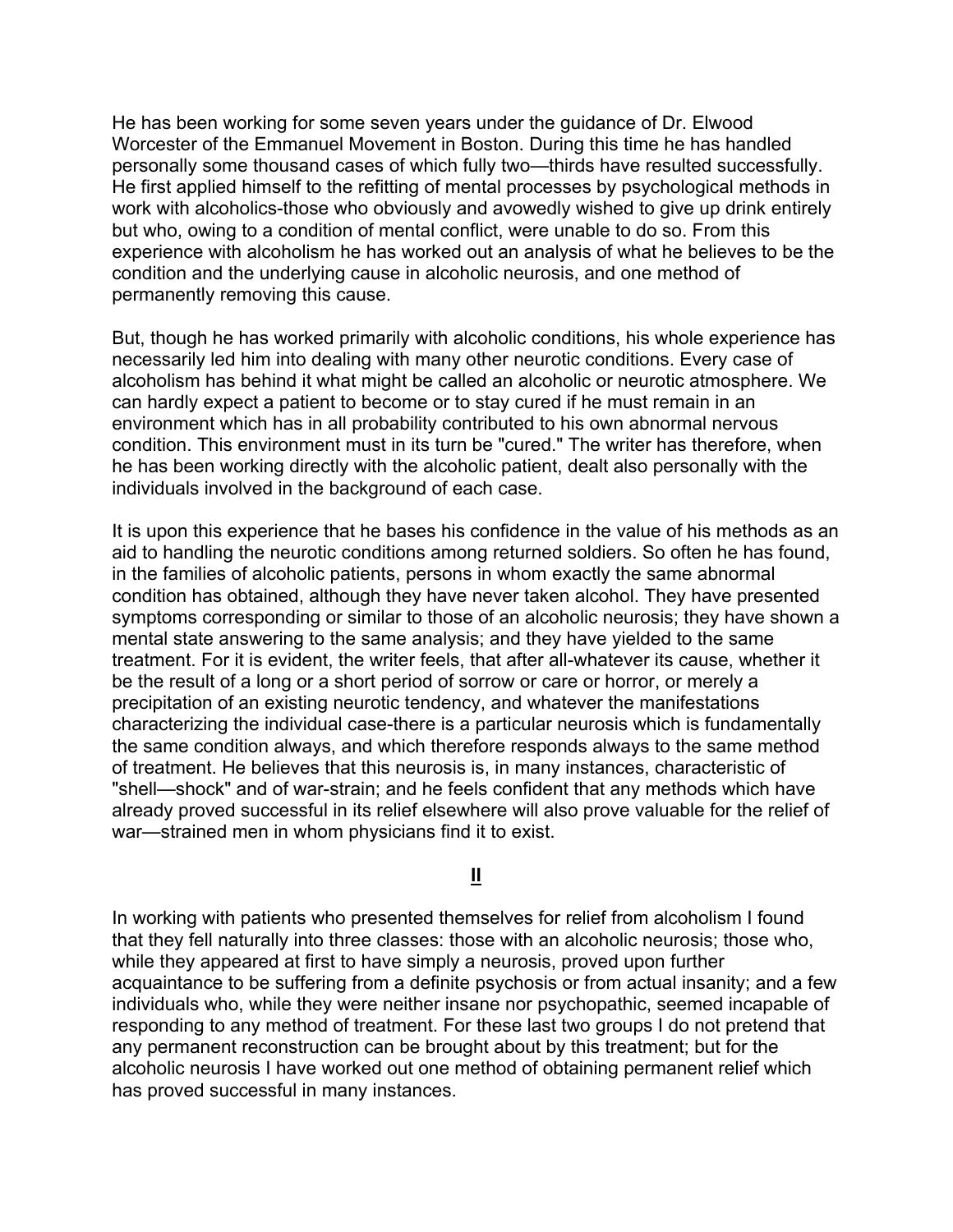It seemed to me that the condition in this trouble was essentially the same whether the use of alcohol had been the original cause or was the outcome and expression of an existing neurotic tendency; the same analysis seemed to apply to any alcoholic neurosis. I recognized that the taking of the tabooed drink was the physical expression of a certain temporary but recurrent mental condition which appeared to be a combination of wrong impulses and a wholly false, though plausible, philosophy. Further, I believed that these strange periods were due to a condition of the brain which seemed akin to physical tension and which set up in the mental process a peculiar shifting and distorting and imagining of values; and I have found that with the release of this "tenseness" a normal coordination does come about, bringing proper impulses and rational thinking.

Alcoholism is characterized always by the existence of a secondary and false philosophy. In some cases this abnormal point of view replaces the man's normal philosophy to such an extent that he is conscious of the one attitude, only-the false. In the majority of cases however, the normal and the abnormal are revealed to him as existing together and conflicting more or less noticeably. But in any phase of the trouble and whether the conflict is revealed or not, it is the existence of the two different attitudes which characterizes the mental state in alcoholic neurosis.

Take the man who drinks moderately. It is safe to say that in the great majority of cases a man who takes a drink does so with a mental reservation that it is because the weather is hot or cold, or he is wet or fatigued or depressed or excited, or his football team has won, or for the sake of sociability, or because someone has died. It is almost never that he realizes and frankly states that he wants a drink because it is a drink and that drinking has such a hold on him that he cannot get along without it. He assumes the nonchalant air that drink in itself is really immaterial to him-that he only drinks on occasions as above.

But as a matter of fact even the most moderate drinker-the man who may go through life without drinking to so-called excess—has an alcoholic neurosis, and therefore this secondary philosophy, to just the extent of his drinking. He may have no scruples about the use of alcohol, and therefore he may not be conscious of any difference in his philosophy at the moment when he wants a drink and at any other time. Let him for any reason attempt to give up drinking entirely however, and he will discover his inability to do so without a struggle. He will, each time he wants a drink, offer himself some good reason for this particular lapse; and the point of view which he holds at that moment will be to him apparently true and conscientious.

With the acknowledged victim of alcoholism this philosophy of excuse becomes more and more persistent; either it becomes a perpetual state, or it breaks intermittentlyallowing a consciously different point of view for some time, only to have the excuse return with full persuasiveness. In the first case with the excessive drinker, the normal mental attitude has been so completely replaced by the alcoholic philosophy that there is no consciousness of any conflicting ideas. In the latter case with the periodical drinker, the two attitudes exist side by side for a time and their conflict is revealed. This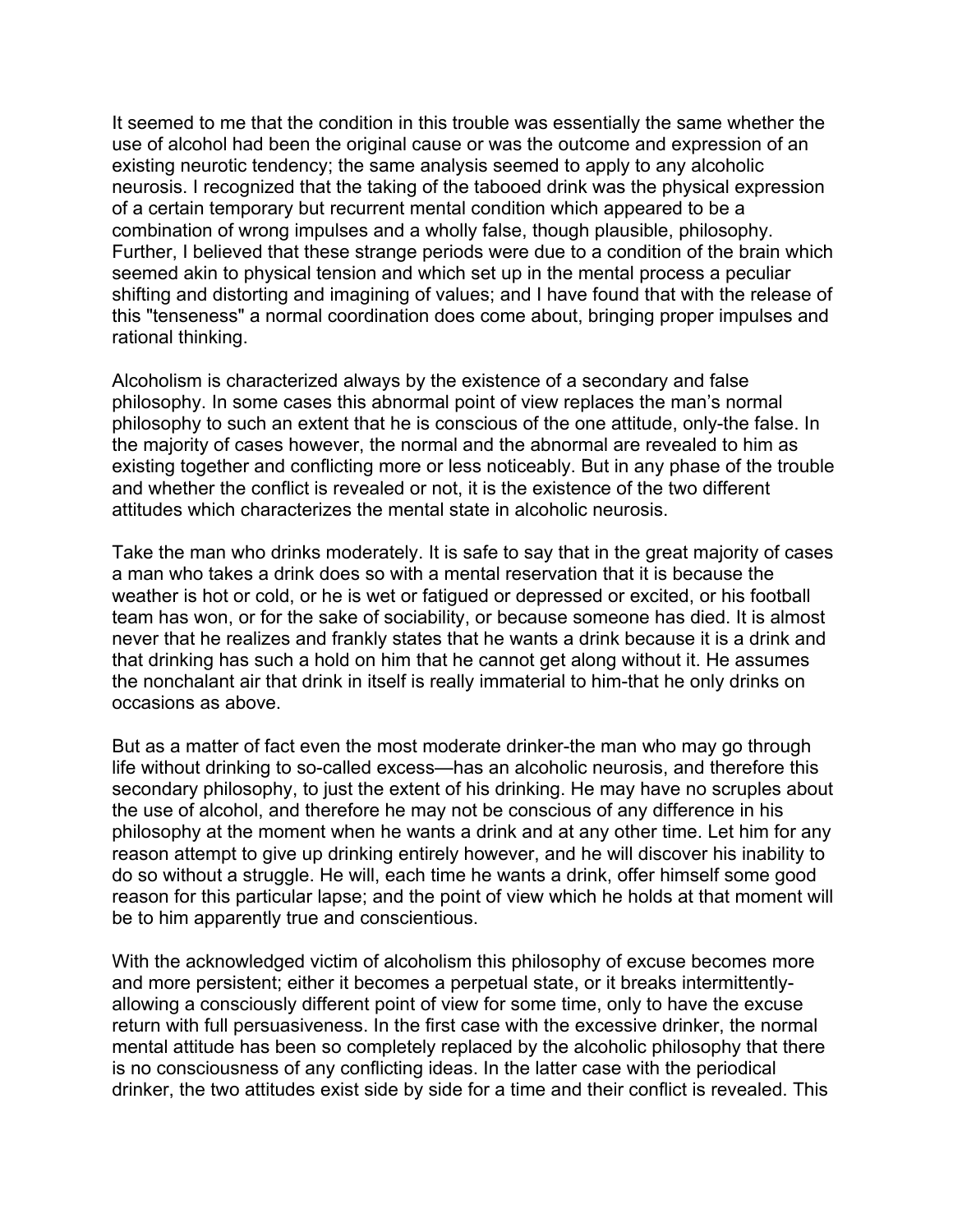last is the condition of the moderate or occasional drinker intensified. Then the man has not yet identified his drinking philosophy as anything apart from a normal point of view; but with the periodical drinker the drinking has reached a point where it is its own indictment. Here the man himself recognizes as false the philosophy which justifies it, and the two points of view are therefore revealed to him in opposition.

The same dual condition is found in the non-alcoholic neuroses of this type. There is a conflict of impulses, an instability of thought, a kaleidoscopic change of values, and with these the lack of power in the sick person to truly analyze his attitude and actions. He rarely realizes that business, family, friends, and politics seem all wrong largely because of his own fear, depression, irritability, or distorted imagination. He conscientiously believes that he is fearful, depressed, or irritable entirely because of negative circumstances or because of the attitude of other people. Even the difference between his normal and abnormal periods he usually explains away, if he recognizes it at all, by attributing it to a change in something outside of himself. Thus, while the conflicting philosophies of the non-alcoholic conditions are perhaps less conspicuous than the two points of view in alcoholism, they are nevertheless two distinct mental attitudes-the one neurotic and the other normal, and they have been an important feature of this particular neurosis in each phase with which I have come in contact.

In the abnormal periods the mental state is literally a circle of wrong impulses and false philosophy-each a cause and the result of the other. It seems logical in an alcoholic condition to think of the impulse as starting the philosophy-that is, a man wants a drink and then thinks up a justification for taking it; but on the other hand, the neurotic condition which follows from that drink brings distorted values and as a result false reasoning and wrong impulses. In non—alcoholic phases of the trouble a person becomes neurotic and proceeds to apply his neurotic reasoning to everything-the conduct of his business, his relations with the members of his family and with friends-in short, to whatever may hold his attention at the moment. That is, the impulse to fear or depression or irritability, which is itself the result of a neurotic condition, arouses in him an attitude of mind which, as soon as it becomes apparent in his conduct-and it is inevitably translated into conduct-creates in reality the condition which he first imagined in his fear. This new and real condition now gives him a logical reason to continue and increase his fear tendency; and so, he goes around the circle again with ever increasing momentum-fear creating conditions and conditions creating new fears.

Underlying and apparently causing this mental state, I have always found the brain condition which suggests actual physical tenseness. In this condition the brain never senses things as they really are. As the tenseness develops, new and imaginary values arise and existing values change their relative positions of importance and become illogical and irrational. Ideas at other times unnoticed or even scorned become, under tenseness, so insistent that they are converted into controlling impulses. False values and false thinking run side by side with the normal philosophy for a time; and then with the increasing tenseness the abnormal attitude gradually replaces the normal in control. This is true whether the particular question be one of drinking or of giving way to some other impulse; the same indecision, changability, inconsistency, and lack of resistance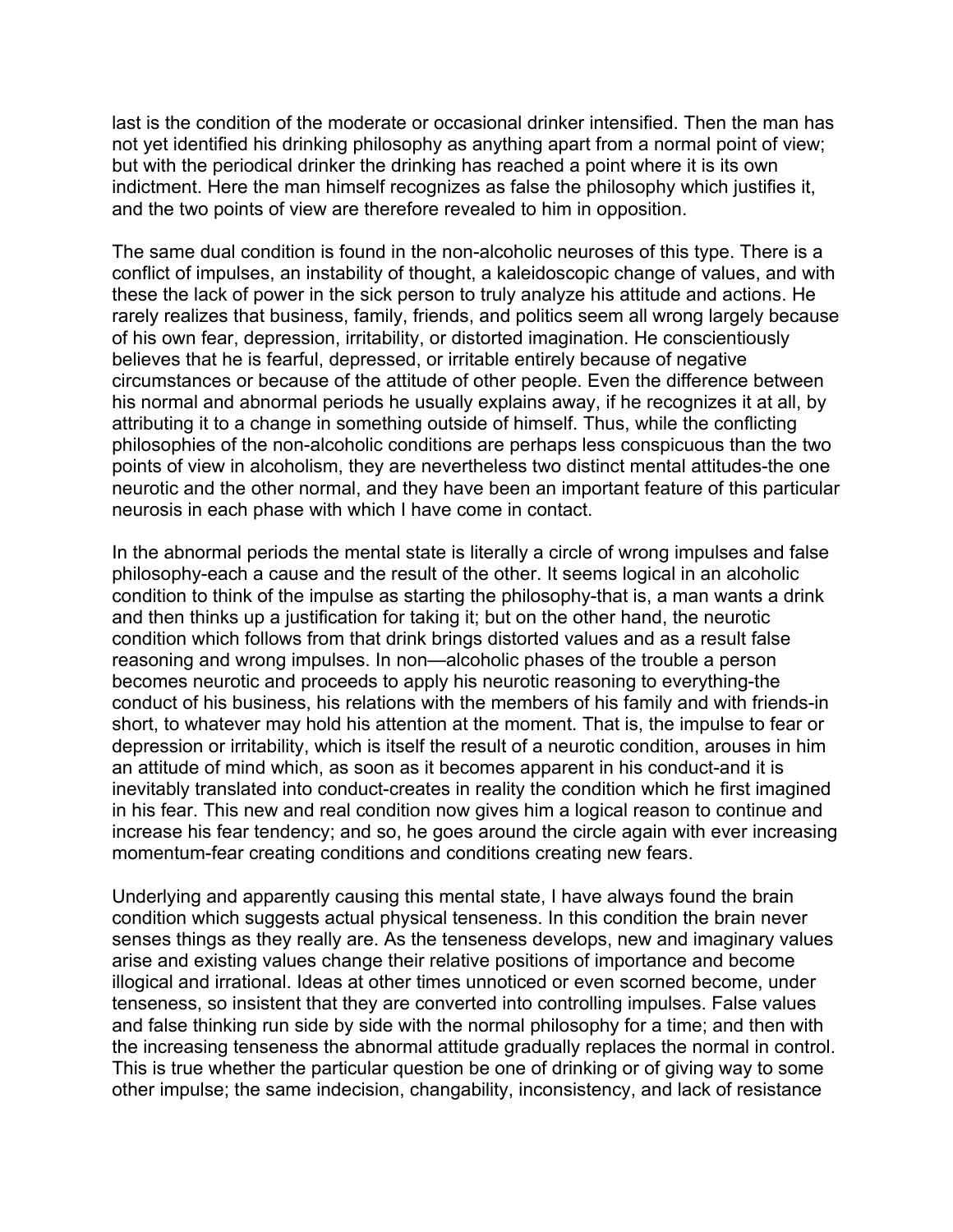mark the mental process. In fact a person will behave like one or the other of two different individuals as he is or is not mentally tense.

For instance, on Monday when he is normal and values appear to him in their right proportion, a man honestly feels he will never take nor want another drop of liquor. By normal I mean that he is coordinating physically, mentally, and psychologically, and is free from fear, depression or exaltation, irritability, or any of the other children of the tense mental condition. Yet the same man, on Thursday, when he has developed the tenseness which prevents perfect coordination and when again as a consequence the mental confusion and distorted values have returned, may be debating with a sort of second self and finally deciding he needs just one drink. He has been fully conscious of both lines of reasoning at first, and he has known perfectly well the train of events which is bound to follow the "just one drink"; yet as the tense condition increases, he yields to the alcoholic philosophy.

Take the man who does not drink. He has, we will say, worked up to a very good position; he is too old to secure any different kind of work; and it is therefore essential that he retain his present place. Further, because of long years of companionship and real love, his wife is necessary to his happiness and it would seem to his very existence; and his love for his children and their love for him is a condition he would give his life to protect. These he knows are the true values; but what do we find when this man's brain becomes tense? He will endanger his wife's affection by scolding and finding fault with trivial things which at other times he would ignore. He will risk losing his children's love and respect by unjustly punishing and impulsively and irrationally criticizing them. Even here he will shift from day to day as to the things which he chooses for his fault finding. His position in business he will endanger by impertinence to his employers and a grouchy lack of cooperation with his associates. In the background running parallel with all this for a time is the consciousness that he must retain his position and that he loves his wife and children dearly and wants and needs their love in return; but, as the mental tenseness increases and so long as it holds, it is the false values which control his conduct.

In normal sleep we are conscious only of dream—life or of nothing at all; in the normal waking condition the whole brain is awake and capable of carrying on its real work of all 'round balanced thinking based on true values; in the neurosis which I am describing it seems as if a part of the brain were awake while the other part were dreaming, and the result is a mental state of uncertainty and conflict. This seems to be true whatever the extent of the trouble; the dream condition may become perpetual or it may be broken or very slight in proportion to the mental tenseness; but always with this tenseness, come the dream values and the irrational impulses and their consequent philosophy and behavior.

Take our illustration of the non-alcoholic man who has become mentally tense. His brain is in the condition of one waking from a nightmare in which some horror is chasing him and in which he is unable to make his legs run him away, while at the same time the thought goes through his mind, "I know this is only a dream, and yet I must wake up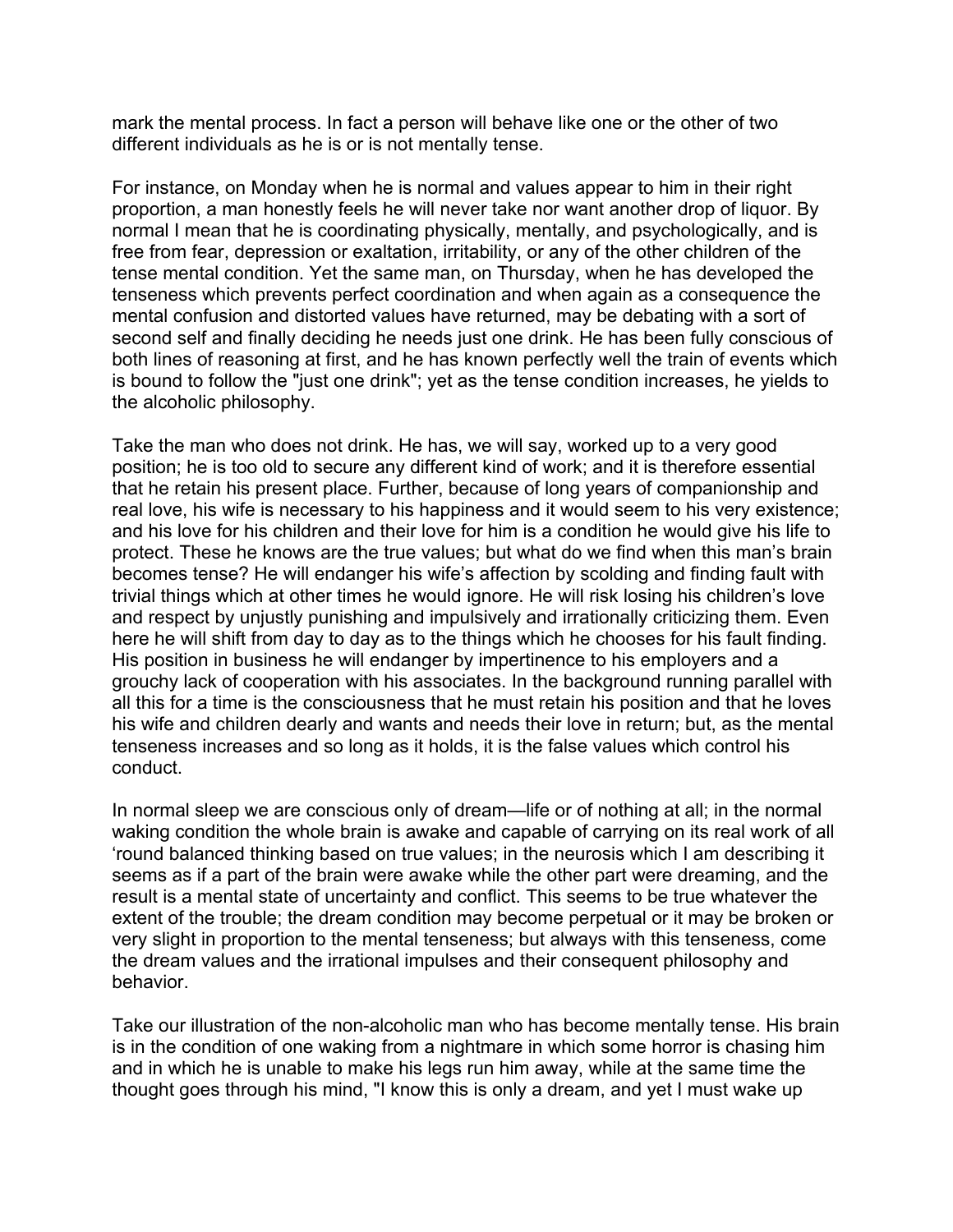before this thing catches me." With the part of his brain which is awake he recognizes the unreality of the values upon which he is acting; but the tense dreaming part seems to have control of the situation. Take also the man who reverts to drinking again on Thursdays after having been so very far from even the thought of such a thing on Monday. He is sufficiently conscious of his real philosophy to debate the question with himself at first; and yet, as the tenseness gradually gains control of his brain, he surrenders to the dream values and to the action which they justify.

One important characteristic not to be overlooked in this neurotic condition is the absence of any real desire-if not the presence of actual reluctance-on the part of the patient to reach a point of complete normality. It is hard to realize that a person suffering from alcoholism or from fear, melancholy, trembling limbs, or any other symptom of this neurotic state should not want to get entirely well; but such is the fact in a great many cases. The patient wishes to have the symptoms allayed, but there is an unconscious tendency to secretly hold on to his difficulties while making believe that he is trying to surmount them. This point is elusive. It is so hidden by the surface symptoms of the trouble at first that the patient is honestly unconscious of it and the instructor is aware of its presence only because experience has taught him to look for it. It reveals itself beyond question, however, as soon as the acute difficulties have been cleared up. Then once the patient recognizes and understands this tendency to hide behind his illness and acknowledge its existence, his recovery can become rapid; but until this can be accomplished he will unconsciously prevent his own return to complete normality.

The neurotic patient's attitude is like that of a person who, in a happy convalescence from physical illness, dreads getting back into the vigorous responsibility of life. He realizes that in his neurotic condition that he is not competent to meet the problems of life as a normal man would, and he assumes that this is not expected of him. The fact that he is considered a sick person is a relief, since it implies that he is to be looked out for in some degree. He feels that, while he is sick, either his problems will be met for him or he will have an excuse for going down before them. He has not sufficient imagination to realize that those things which seem to be problems to him in his illness will cease to be anything more than mere incidents of life when he is well. From his present point of view they will always be problems. He feels that he will go down before them without a doubt and if he is considered well there will be no excuse other than mental incompetence. That he is mentally incompetent he fears and admits to himself; but he does not wish to share his secret. He may talk loudly about being competent; but in reality he does not believe in his own returning capabilities; and he dreads to put them to the test.

If I am right in my contention that "mental tenseness" is the underlying cause of this neurotic condition, we must, to relieve the neurosis, permanently remove this cause.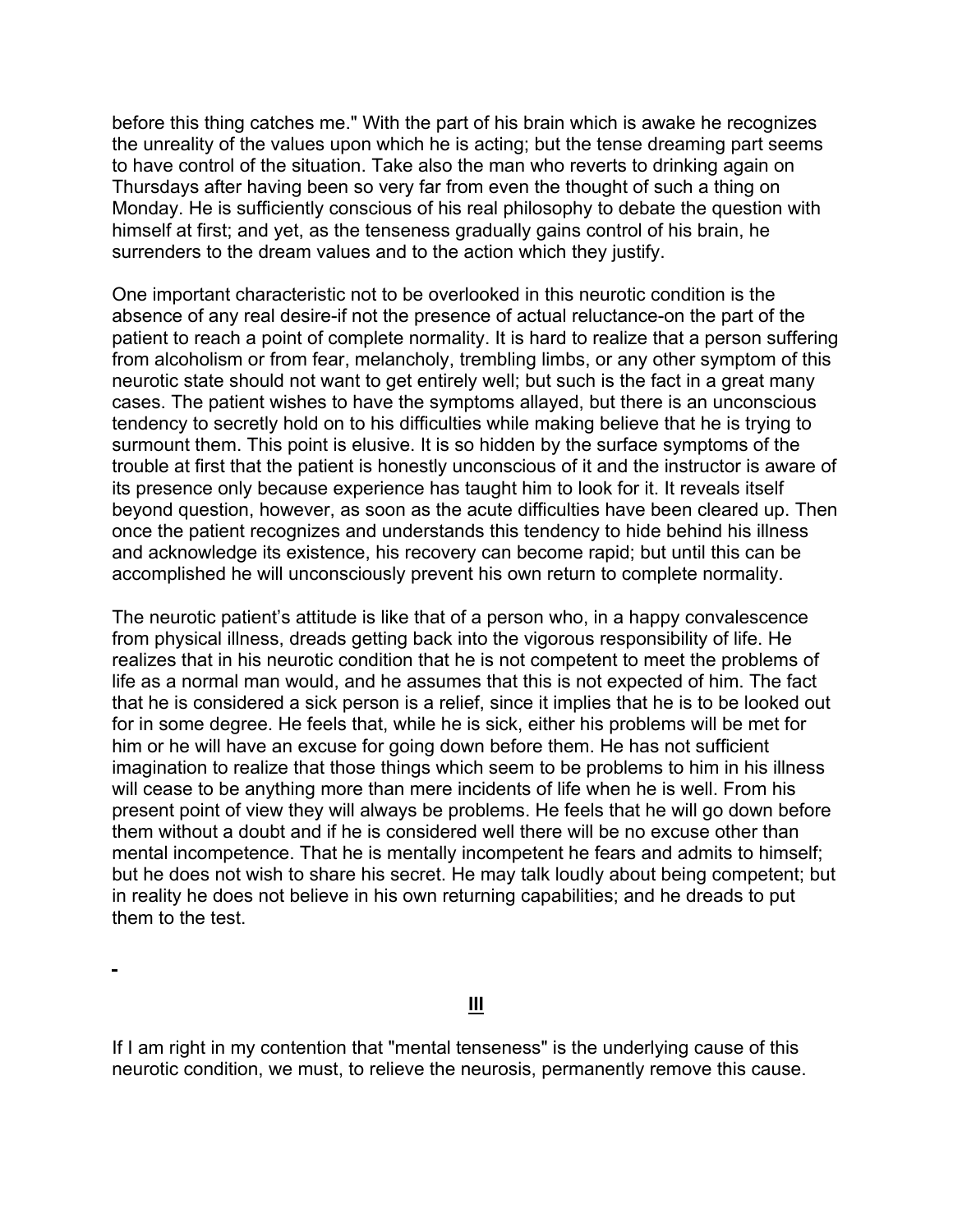That is, we must induce as permanent the mental state which exists in the absence of tenseness.

Freedom from tenseness in my opinion is merely a normal state in which the entire brain is awake and the man coordinates simply and naturally with his surroundings and within himself. I like to describe it by the word "relaxed"; and when I use this term, while I do mean to indicate the opposite of tense, I mean also something far more than a state of mere limpness. Relaxation to me suggests a combination of suppleness, vitality, strength, and force-a certain definite intentional elasticity. It is always the condition behind good work, physical or mental. The athlete, the musician, the writer, the teacher, the businessman, all do their best work when they are relaxed and running free. Then they coordinate all their powers without tension; then they do not rigidly charge their problems, but blend and work with and direct them.

To induce this relaxed state permanently, the tenseness must first be released temporarily by some means; the patient must then be taught to prevent its recurrence; and in order to make these measures lasting and effective, he must be provided with the inspiration of an entirely new outlook on life- "a new scale of values."

The patient must eventually be re-educated in his hole mental process so as to know how to recognize and to dissolve certain tendencies at their very inception and before they get under way, for it is only by doing this that he can prevent the recurrence of his tenseness.

Irritability, dread of making a contact, procrastination, depression, self-pity, a general feeling of fear-all of these and more-should be labeled as danger signals and eliminated while they are still tendencies. This re-educational work is done through logical analysis and explanation and definite instruction, which are combined, if the patient can cooperate in relaxation, with direct relaxing exercises.

But the temporary relaxation, direct or indirect, is, I feel, an essential preliminary at each interview, Since tenseness in the brain causes destructive, negative, and irrational thinking and prevents the normal action of the mind, whatever tenseness exists must be released before any attempt is made to re-educate that mind. It is of little avail to feed logic to a tense mind, for such a mind cannot digest it. But a brain relaxed and cleared from tenseness and free from that dream-condition spoken of works normally. Not that it is necessarily filled with knowledge; but it is in a receptive and responsive state in which values can more readily appear in their right proportion and constructive and consistent impulses arise. Thus the instructor should always be sure that the patient is relaxed and in harmony before he attempts any psychological work.

What might be called the inspirational phase of the treatment is practically bound up in the two phases which I have just outlined. Every person suffering from any form of this neurosis needs a new point of attention, a new philosophy of life, and new courage with which to face life. The method in itself thoroughly understood meets these needs. It supplies the patient with a new interest and a new point of view so big and so different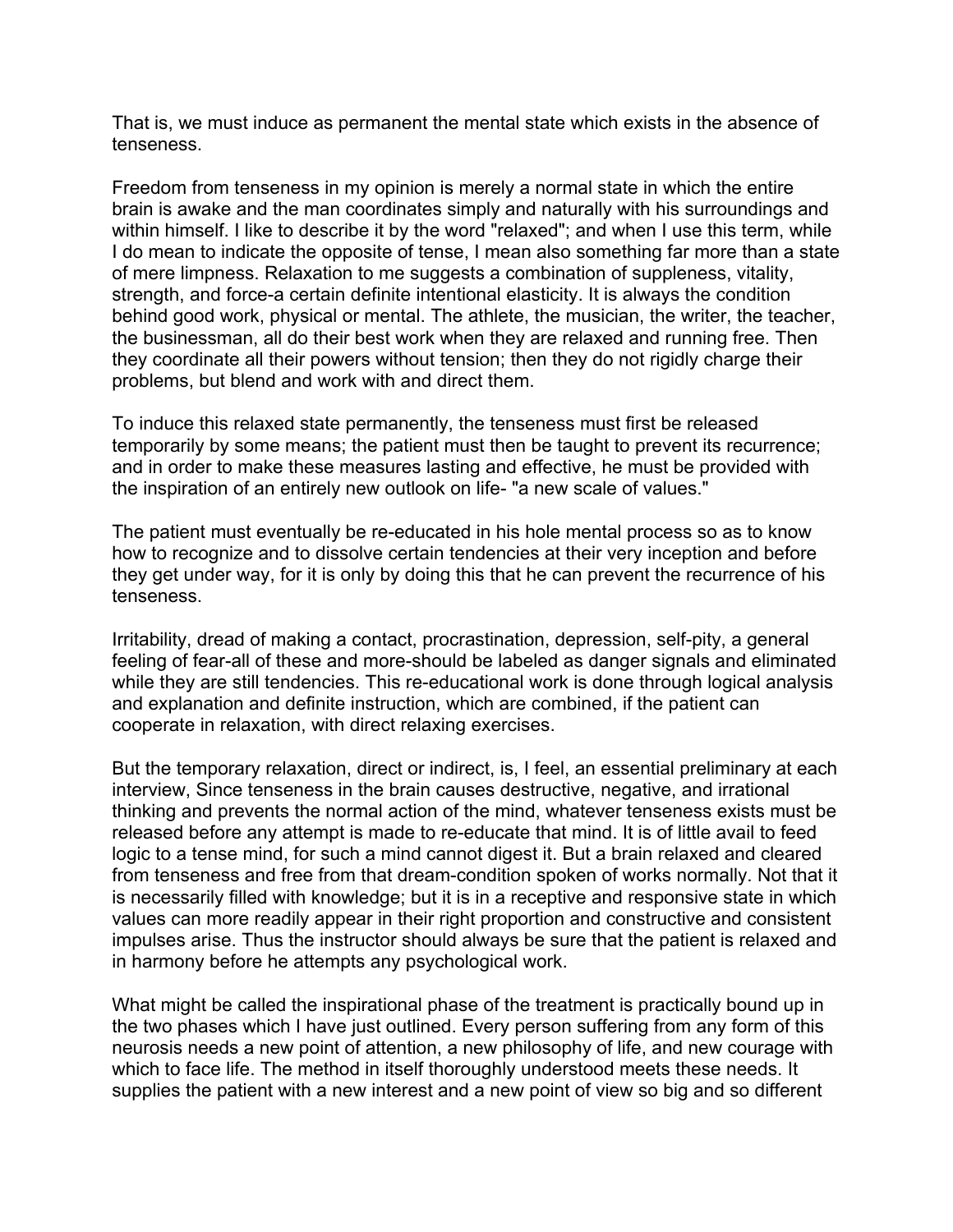that they occupy the present moment fully and at the same time make all life seem worth while to him. It gives him something new to live for, and with this new purpose, a new consciousness of power within himself; and so eventually it arouses and develops his nature to its full capacity.

He need rely no longer upon the functions and senses which have failed him so often. He has through this method discovered another, hitherto unrecognized, sense or function or power upon which he has learned to draw at will and which enables him to meet the problems of life with joy and to master them. He knows now how to release the tenseness in himself and in persons and conditions surrounding him. More than this, he has learned how to cultivate right impulses and constructive thinking and so create within himself and thus in his surroundings better and stronger and happier conditions; and according to his new philosophy he realizes that the whole secret of life lies in creating these right impulses and conditions rather than in resisting wrong and harmful influences.

To bring about a psychological change which shall straighten out a chaotic mind into permanent normality is more than a science; it is also an art. The physician, surgeon, psychologist, or layman who has this art may by practice develop various degrees of technique with corresponding results. But in my opinion the knowledge of medicine, surgery, or psychology alone, without the art factor, does not produce concrete results along these lines.

The instructors aim is to bring about in a sick mind permanent relaxation and reeducation. To do this he must develop intuition and resourcefulness. To teach a man to relax his body is one thing; to teach him to relax his mind is a much more difficult problem. The first is necessary to the second, and there are many ways of attaining both. There are also many and various temperaments each of which calls in the refitting process for a different handling as to details of approach and treatment.

In order to accomplish anything by any method, the instructor must first gain the confidence and cooperation of the sick man's mind. To insure these conditions he should remember that the obtaining of the patient's confidence does not depend upon what the instructor thinks of him but upon what he thinks of the instructor. Thus, while obviously he will hold a position of dignity in every interview, the instructor must eliminate at the outset all possibility of any real or imaginary point of cleavage between the patient and himself—such as might appear between a man "who knows it all" and a "poor fool who knows nothing." If such a feeling of cleavage does appear, it cannot be eliminated by patronage or make—believe interest. The instructor must make sure he is honestly interested in the patient's welfare, and with this basic truth planted his honesty of purpose will be revealed to the patient as the interviews progress.

Further, it is not what the instructor says but what the patient actually believes which will determine the latter's impulses and actions. There may be some types of mind which will accept and believe dogmatic statements rigidly expressed; but I am sure that the average person combats this method. He will, however, cooperate quickly if ideas are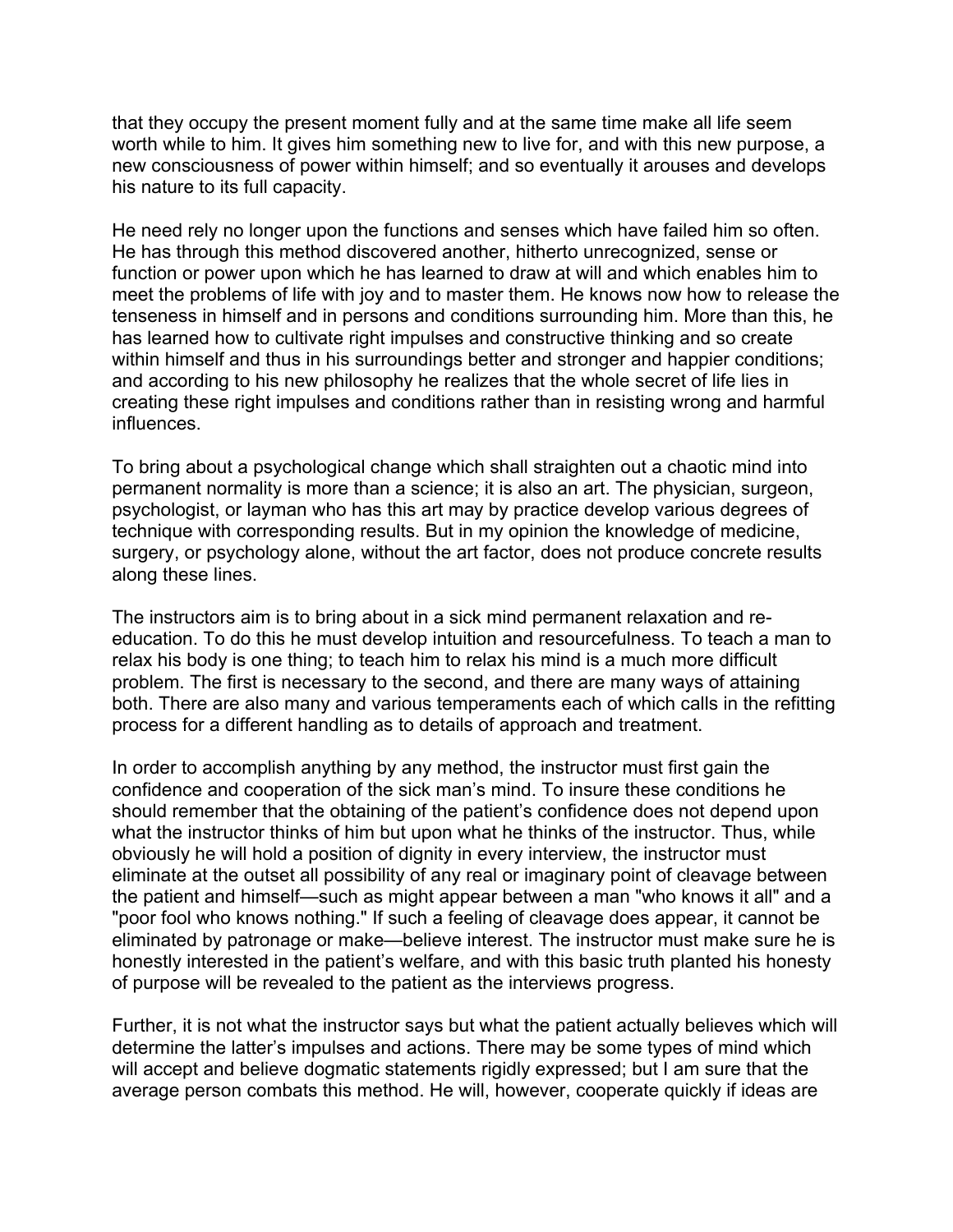offered for his acceptance or rejection-as they may or may not appeal to him-rather than handed to him as something which we have already accepted for him. The instructor must therefore sense the mental process of each patient and adjust his manner of conversation and instruction always to the type of mind with which he is dealing.

The instructor must also keep in mind constantly how large a part indirect methods play in the successful handling of any patient. When he remembers that all personal interviews are one hundred per cent "suggestion," direct or indirect, and it is watchful and skillful he may so arrange his contact with the patient that everything which is said and done-the entire atmosphere—shall contribute to the latter's recovery. Every quiet conversation and every moment of interest in anything outside himself and his own affairs is in itself just so much gained towards the patient's relaxation and re-education in any case; and when the points of interest and the activities offered are deliberately chosen by the instructor they can be made to carry a "suggestion" tending very definitely toward reconstruction.

We hear the terms "suggestion" and "auto-suggestion" used as if they implied something uncanny and unnatural, weird and oriental, when in reality they refer simply to the reaction of thought to something seen or heard or felt and to the natural expression of that thought in some physical or mental action-an obvious and familiar process. The salesman meets the customer; there is the attitude on the salesman's part of cheerfulness; this has a definite effect upon the customer. the orator comes upon the platform; there are certain things about him which arouse in the individual members of the audience a positive or a negative reaction; as he speaks, the words he says start trains of thought in the minds of his hearers; the audience in its applause or quietness sends back a definite impression to the orator. A mother kisses a baby's bump and makes it well; she raises her eye brows with a look of surprise and the child draws its hand away from the sugar bowl. In all these there is the play of "suggestion".

We use and respond to "suggestion" so continuously and unconsciously that it has very little interest for most people. It has a new interest however, when we consider it as it is applied in this treatment, when we realize that a person can "suggest" to himself and bring about a desired condition that he can tell himself to be free from nervousness the following day ,for instance, and find next day that this "suggestion" is carried out. "Suggestion," then, as the term is used in this discussion, refers merely to this everyday process deliberately applied to the reconstruction of a sick mind.

The direct work-the detailed explanation-which is necessary for permanent reconstruction should, of course, be begun as soon as possible; but some temperaments and conditions react unfavorably to a direct approach. the patients are embarrassed or frightened or antagonized, and their mental tenseness is increased, by direct instructions or even by comments bearing frankly upon their own treatment. In such cases the instructor should blend, as soon as he perceives this disturbance, into indirect methods only and should use them exclusively until he has brought the patient through to a point where he is ready for the usual treatment and willing to accept it.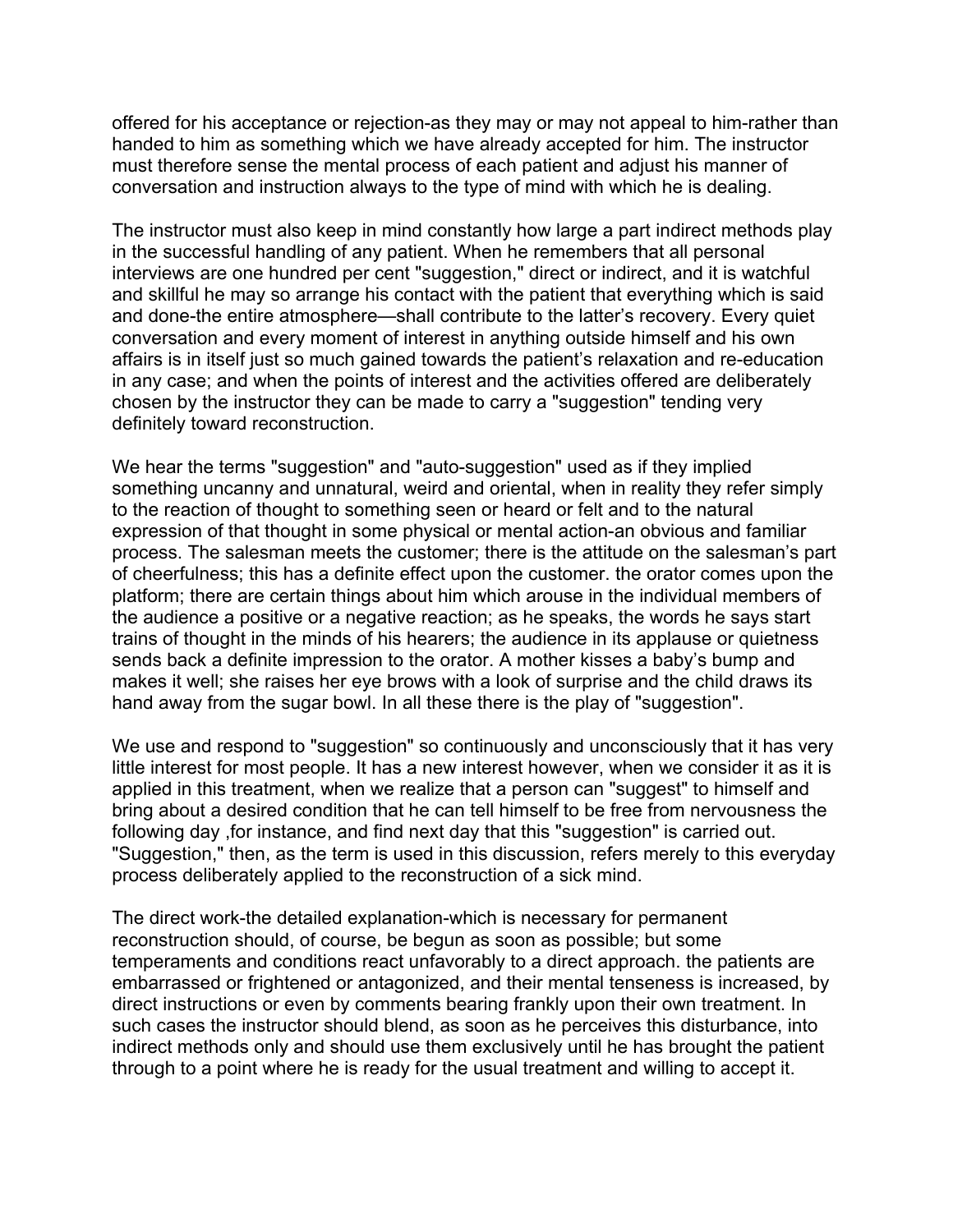For instance he may tell a patient how he wishes him to practice definite relaxation by himself latter in the day describing here step by step what he wants him to do later on. This postponing of the time of action relieves the patient of embarrassment by allowing him to do the exercise by himself, and it takes out of the situation any possible appearance of insistence, which is so petrifying to the neurotic. Or if the patient is annoyed by this discussion of relaxation as such, the instructor may talk more or less impersonally about some other phase of his treatment. The tone of voice and the speed of the conversation will have a relaxing effect upon the patient, and the result will be some release of his bodily and mental tenseness for he will unconsciously let go to a certain extent as he listens.

Or if a patient cannot bear at first even a direct reference to his condition or to any part of the process which is to relieve it, the instructor may introduce some topic apparently wholly unrelated to the subject of "treatment," trusting to the momentary selfforgetfulness and unconscious relaxation which usually follows the patient's interest in that topic to pave the way for a change of attitude.

My reply to a patient who had reached the point of herself asking me what was "indirect suggestion" will illustrate my meaning. I answered her:

"1 avowedly want to get you quiet-your mind at ease and into a habit of thinking of other things than those about which you have been thinking-to the end that you may relax and coordinate properly and use all of your functions in a normal way so that you may walk—for there is no physical reason why you should not walk. I want you to get into a habit of a hopeful and happy frame of mind. I want you to become a natural optimist so that you will begin to have a feeling of surety that sooner or later you are going to walk. I therefore have come to see you quite frequently, told you funny stories to make you laugh, presented you with a ukulele that you might become interested in playing it and in singing, and in other ways have buoyed you up.

"I have never once directly urged you to walk or cut down on your sleeping powders. I recognized that to speak of walking fretted you, and to speak of sleeping powders fretted you, and to the extent that you fretted you became tense, and to that extent we were going backwards. All of our work is for the purpose of getting you well; this is perfectly obvious to you and does not have to be spoken of. Your intelligent mind realizes that natural sleep is necessary for recovery from any nervous trouble; and natural sleep means breaking away from powders for one thing. Therefore, indirectly, the mere fact of my continuing to come here suggests those things which we wish to bring about-walking and the cutting out of sleeping powders. There is nothing underhand about this indirect suggestion; we both of us know it is going on; we both of us know what I am here for; and I shall continue this method as long as it seems best."

By the time a person is recognized and classified as a "patient" he is often in such a condition of mind that he is unable to make a consistent and persistent effort in any one direction. His own conscience and often the attitude of his friends have urged him to continued attempts at activity; he has been striving to concentrate on some definite line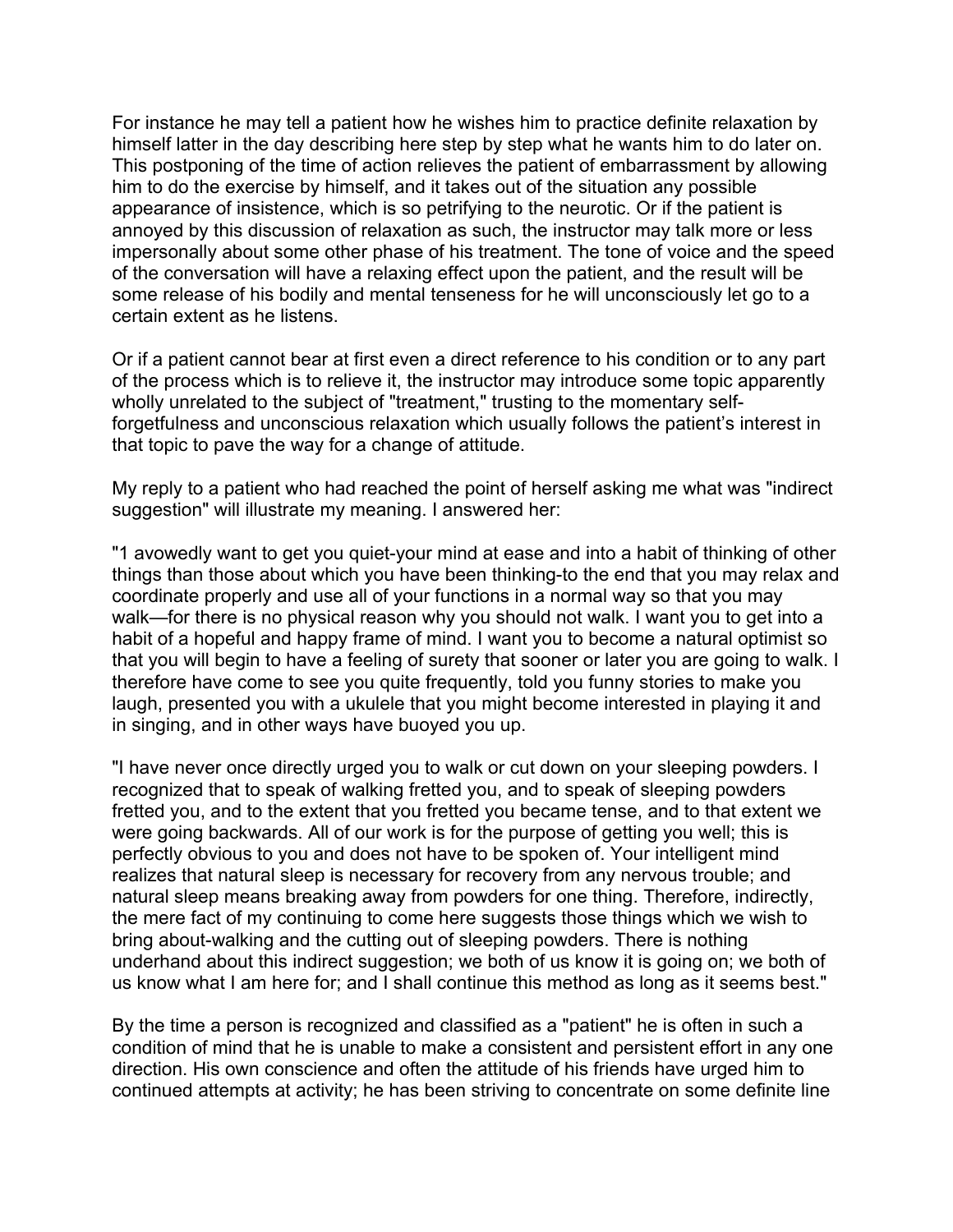of work without success; until through discouragement he has finally settled back into an attitude of laziness. The fact that he is physically doing nothing brings him no real rest, however, for-while he may defend his conduct to his friends and to himself-he is haunted, nevertheless, by a feeling of unhappy guilt because he realizes that he is not doing what he should.

This feeling is an important contributing factor in his general nervousness and disturbed psychic condition, and it must be eliminated before he can yield himself fully to the treatment. It is my custom, in a condition of this kind, to tell the patient that he must do absolutely nothing for a week (or whatever period of time I think wise)and to insist upon this in spite of his declarations that we must work-that he must be active.

Inasmuch as he has been accomplishing nothing anyway there is no harm in his continuing his inactivity a little longer; and there is a great mental and moral relief to him in the fact that he is told definitely that he must not even try to do anything. Now, for the first time since his illness, he is making his body and his mind do what he tells them to do. He is definitely and successfully doing something, although that "something" consists of doing nothing; and since he is doing it under instructions it is the thing to do, and his self-censure passes away. This interval of rest also gives an opportunity for necessary psychological and possibly medical work so that, after it, the patient can be brought gradually from definite inactivity into definite activity until his tendencies to lack of concentration and action have disappeared entirely.

As I always explain to the patient, I want him to learn and to accept for himself and to be able to apply to himself all that this treatment teaches. I can help him while he is with me, but I can only see him in half-hour periods for a limited number of meetings. He is with himself twenty-four hours a day, and my aim is to help him to help himself that his reconstruction will be permanent.

A certain type of mind will cooperate more or less blindly -that is with perfect confidence and willingness but with very little comprehension of what I am really doing; and this type very often shows a temporary response, sometimes covering a considerable period of time. But I have found that it is the intelligent cooperation which comes from a real grasp of the method that makes for permanent independence. The patient's ability to grasp and apply the new ideas depends largely upon his thorough understanding step by step of all that is done and said. Furthermore, points which he does not fully understand will inevitably disturb him; he will be sure to combat them-openly or silentlyand in either case he will be hampered until the question in his mind is answered. It is important therefore in order to get the most complete response from the average person, that he have a full and careful explanation of each phase of his treatment as soon as possible, and that the instructor keep his explanations and exercises well within the patient's mental capacity, and that he gauge and keep pace with the speed of his understanding.

One point especially may cause trouble until the patient understands the situation fully. This is the necessity of working primarily, not upon the surface difficulty, but upon the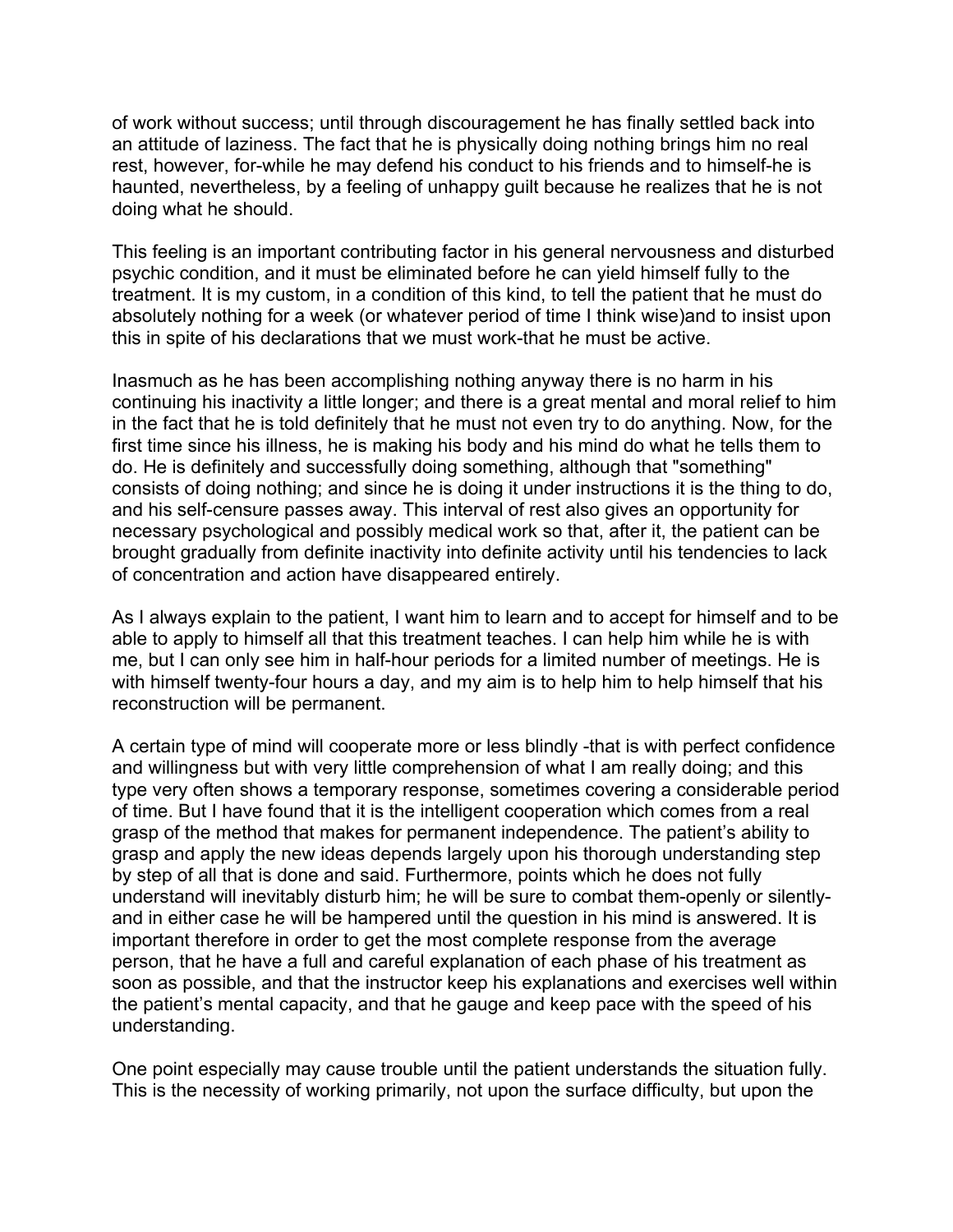condition behind it and upon the cause underlying this condition. I discovered in working with alcoholics that I was getting my best results when I frankly devoted all my explanations and comments to the condition behind the physical act of taking a drink and spoke of alcohol only enough to indicate that I had an intelligent idea of its effect. In nonalcoholic neuroses I adopt the same method. I touch upon the things uppermost in the patient's mind only enough to satisfy him that I do not belittle his difficulty, and then I work upon the general condition behind that difficulty. But this procedure I always explain clearly to the patient; for unless I do he may feel that I have failed to grasp and am not going to get at his particular trouble. Once the situation is clear to him, however, he will usually cooperate with me and will set his symptom aside for the moment and help me to analyze and remedy the underlying cause.

Take, for instance, a definite "fear." This is in reality, I believe, a general fear condition revealing itself in this particular way. Suppose that a person is at some time extremely nervous and, although perhaps not conscious of it, is already in a condition of timidity. At this time he walks through an open space and the recognition of this feeling of timidity comes to him, either because it is ripe to come or because it is precipitated by some catastrophe that occurs before his eyes-a shooting affair or the breaking up of a mob, for instance. From this time on, this person is always conscious of having, as he thinks, a definite "fear" of an open space, when it is really merely one revelation of a general fear—feeling which has become associated with open spaces.

Now if we work to eliminate the space-fear alone, we may remedy that particular outcropping; but the underlying condition will still be there to crop out in some other way. My point is that, by working to eliminate the general fear rather than the specific manifestation, we do away with the whole condition so that there is no fear to be focussed on open spaces, tunnels, audiences, or any thing else.

It often happens, however, that the thought that he must do any work himself is terrifying to the patient at first. In such cases I drop for the moment the idea of explanation and assure him that, until he feels like it, he need do nothing for himself-that I will do it all; and I follow out for an interview or two the method of using dogmatic statements without explanation. Then as he improves I explain more fully and lead the patient into doing his part; and when he is strong enough, I call his attention to the fact that for some time he has really been doing the work. I show him then that, after all, complete recovery must be brought about by himself; but I assure him again that I will stand by until such recovery is accomplished. In this way the patient arrives just as surely at permanent reconstruction and independence, but he is saved the unnecessary tenseness from real terror or resentment at having too much expected of him.

## **IV**

With the foregoing general points in mind to guide him in possible modifications of the treatment for each patient, the instructor begins the process of systematic mental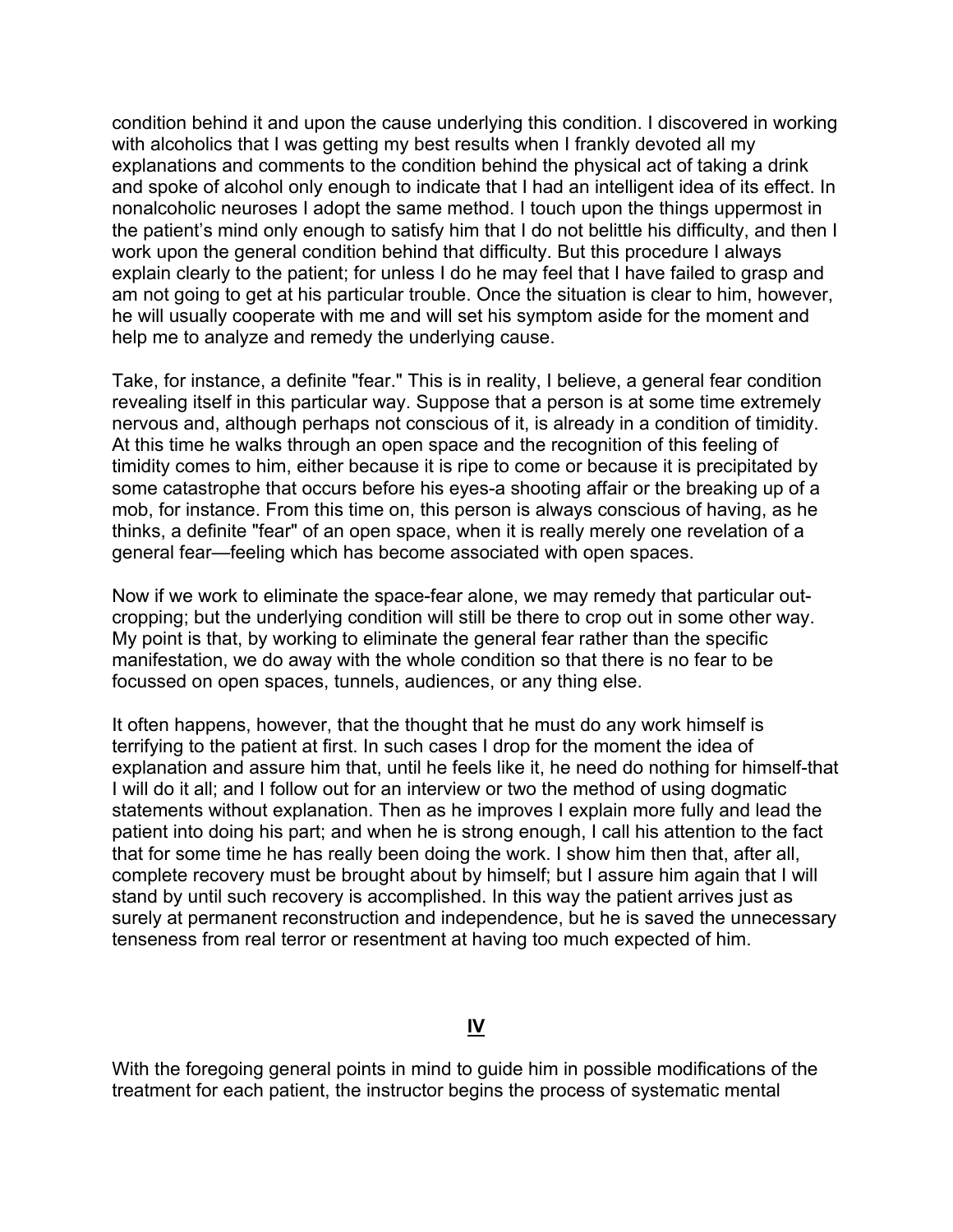refitting. This work usually falls, I have found, into definite psychological steps; but the varying circumstances, temperaments, and conditions of each individual must be dealt with here also. The treatment is a series of progressive interviews, each meeting growing out of the preceding meeting; but any arbitrary plan for fitting certain points into certain interviews or even any fixed rule for the order in which these points shall be attempted is quite impossible. With some persons one point can be made at each meeting; with others it may be necessary to devote several interviews to the taking of one step; with still others one interview may cover several steps. I have in some instances even seen the complete change wrought by one long session into which the whole process of instruction was crowded.

The patient's attention must first be caught temporarily and his thoughts diverted from their habitual channels. Then a certain amount of interest and curiosity can be aroused by means of the new ideas which the instructor offers him. This interest and curiosity must then, in turn, be deepened into a desire on the patient's part to try out these new ideas and to prove them true; and the natural evolution of this desire will be his complete cooperation with the instructor.

But if he hopes ever to get the kind of attention which will lead to reconstruction, the instructor must arouse on the part of the patient a sub-conscious, or conscious, reaction which is favorable to him personally; and the moment to establish such a reaction is when he makes his first contact with the patient. This is the time, more than any other perhaps, when the latter should be convinced of the instructor's personal interest in his welfare. To this end I endeavor to make my reception cordial, unhurried, strong, and keenly interested. It is, I feel, important that the instructor should so cultivate the habit of thinking only of the person before him that each patient will feel a perfect confidence in his undivided attention and interest.

Furthermore, the instructor should acquire the patient's inner and deeper attention at this first meeting. So often we think, because a person is physically present, gazing at us and listening to us or even answering questions, that we have his attention, when subsequent events show quite the contrary. It is the mental and not the physical attention that we want, for it is only through this that any active and permanent interest can be aroused.

An unexpected manner of approach does much to secure this kind of attention at the outset. Take, for instance, a person accustomed to harsh treatment and harangue and criticism who is unconsciously expecting censure from me. To this man I show a quality of personal kindness and attention such as he has never thought of; and I explain to him how natural it was that he should have acquired the particular habits that are causing his trouble, I try to make him feel an understanding and a sincere sympathy on my part. On the other hand, with the successful man who is accustomed to dominate his office, his home, and his associates and who because of his position expects servility and soft words, I deal roughly. I analyze this man point by point, showing him exactly what are his shortcomings and why they are largely his own fault and how, in his present attitude of mind, he is a useless member of society.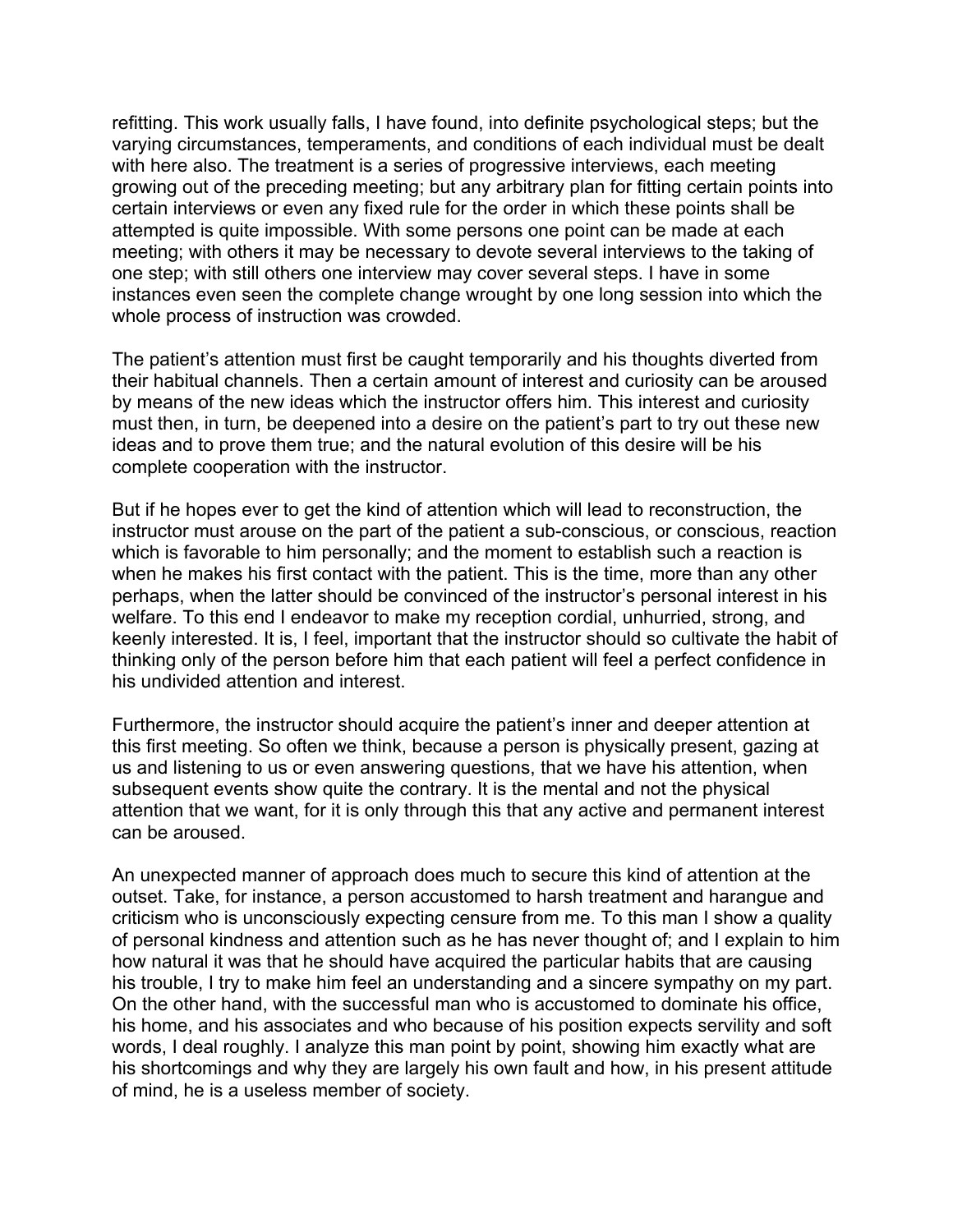With either type this approach so surprises the patient that for the moment it disconnects his thoughts from whatever subjects have been obsessing them; and in this way we get an effective hold on his attention. At the same time it tends to establish a footing of confidence between patient and instructor. In one case the unaccustomed kindness and sympathy create this feeling at once; even though it arouses the patient's anger at first, commands a respect on his part for the instructor's honesty of purpose and so contributes to the same end.

The patient will very likely show at the outset a tendency to take the situation and run away with it; but of course he must never be allowed to do this. On the other hand, he must not feel that the instructor is doing it either, for if he gets this latter feeling he combats every suggestion-even the most obvious truth-or he readjusts his mental process to what he thinks the instructor would like it to be. Any of these attitudes is false and does not create the proper appetite in the sick man's mind for a true analysis of his trouble. Therefore, in spite of the fact that we want the patient to recognize his right to think for himself and his obligation eventually to conduct his life according to his own ideas, it is better if he can be brought to have a mental leaning towards the instructor during the treatment so that he will have the tendency to accept his leadership regarding matters in which he needs guidance.

It may seem best to have the patient begin talking at once; but usually I find that, just as a host or hostess puts a guest at ease on his entrance into the room, so the instructor should put his patient at ease by beginning the conversation. In this way he can also establish the tone of this and future interviews and begin at once to make headway towards readjustment.

For instance, after an exchange of a few commonplace remarks I usually begin somewhat as follows;

"You are not feeling very well, are you? (Let the patient answer ) You have made a good many explanations to yourself and have had a good many made to you as to what may be the matter with you. But what you want to know is what really is the matter, don't you? ( Let the patient answer ) It is up to you and me to find that out. We, you and I have got to analyze you. I do not mean criticize; I mean analyze you—dissect you-so that we may get at the exact truth. You will act in a double capacity; you are to be patient and physician at the same time. What you and I want is to get you well. If we can get you free from fear, nervousness, depression, tenseness, ( name other negatives, including his well known symptoms ), we can give you peace of mind—and peace of mind will do wonders.

I purposely ask an occasional question to make sure that the patient is blending with and following my line of thought. It is necessary, moreover, in order to establish his confidence in the instructor's understanding of his difficulty, to let him rehearse his own idea of his condition quite fully. I avoid here expressing anything in the nature of a definite diagnosis, for in my opinion a psychological diagnosis at this period is a pure guess and if subsequent events prove one's guess to have been wrong the patient's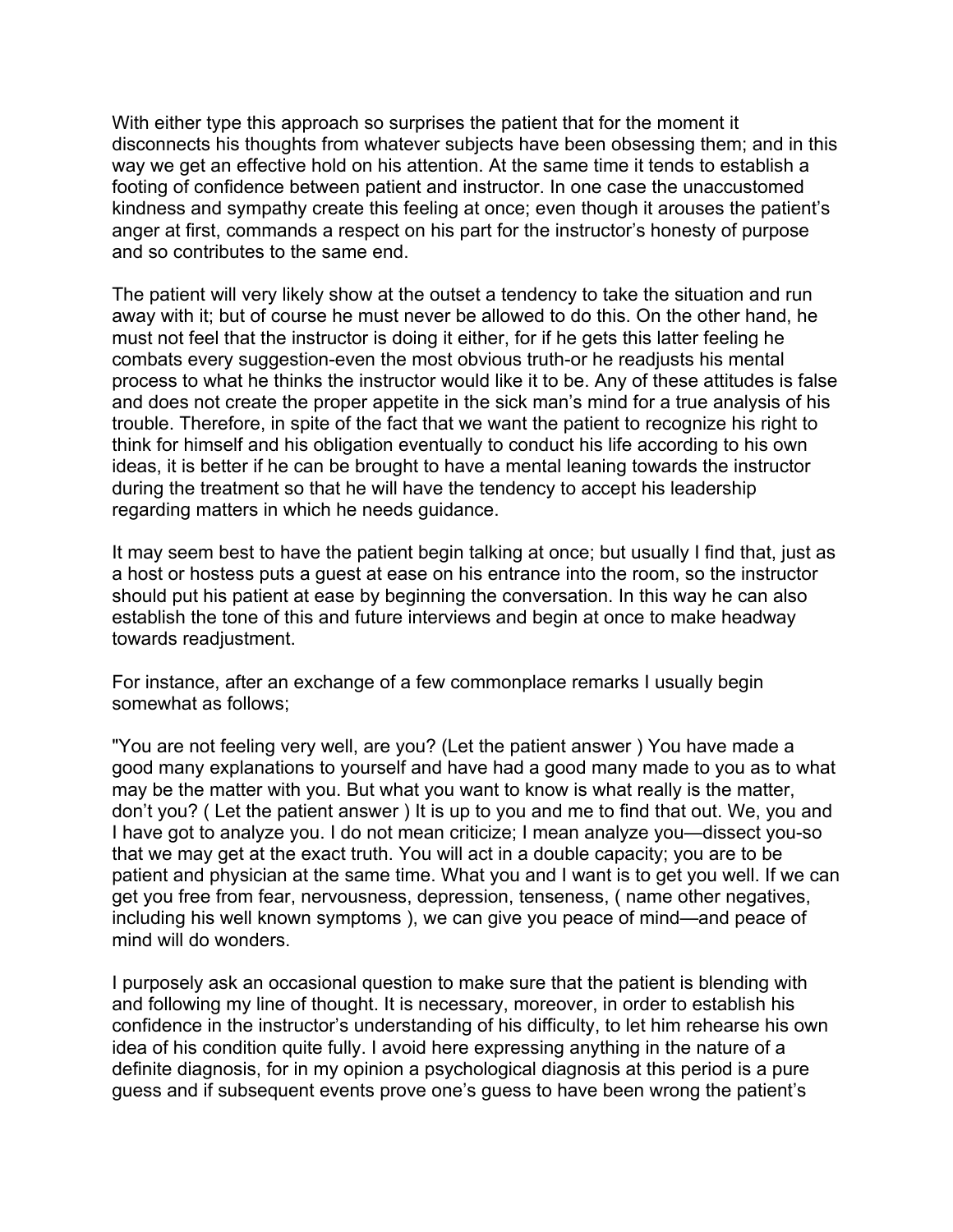faith is shattered irrevocably. It is well however to tell the patient at this time that, whatever may be his particular trouble, he may reasonably expect to get well, and then to explain to him how he and the instructor are to study out certain fundamental psychological laws, the knowledge of which will enable them to get to the bottom of that trouble.

When once he sees he has the patient's real confidence, the instructor, may begin the questioning which is necessary for an intelligent analysis of the difficulty. This point of confidence may be reached in the first interview, or it may be necessary to wait for several meetings; but the instructor must be perfectly sure of this feeling on the part of the patient before he begins to question him, for without it the patient is going to answer to satisfy his ideas of expediency and not his idea of truth.

When I feel sure that we are ready, I begin with something on this order:

"We have all heard of mind reading. I do not know of anyone who can use it; at all events I cannot. But I must know what is going through your mind and what is going through in order to help you. If I were a mind reader I would not bother you; as it is, I must rely on you to tell me what I cannot read. There is plenty of time and I will help you at first with questions. Remember these interviews are confidential and mutually so. Before we get through I shall have to reveal as much about myself as you do about yourself. Now tell me, for instance, what you are thinking of at this moment."

It usually takes some time to get the patient to state exactly what he is thinking of at that given moment. But after he has acquired the ability to so focus and express in words his present thoughts, I lead him through the same mental exercise to his thoughts of a few hours before, then to a few days before, then back a few weeks, then a few months, then a few years, and so back to his earliest memories.

This exercise tends to train the patients mind to respond to questioning and to cooperate in the method. It develops a flexibility and a certain facility of memory which enable him to think back more clearly and to remember more easily the happenings and mental conflicts of childhood so that in this way he can do his part in his own analysis. Also it contributes effectively to attracting and holding his attention. He concentrates upon his own thoughts from a new angle; he watches his own mental process impersonally, for perhaps the first time; and quite unconsciously he is interested, for the moment at least, in this rather than in the thoughts he has been dwelling on.

Now before patient and instructor can work together at all effectively the patient must be somewhat relaxed physically and mentally, and their two minds must be working at the same speed. The patient's thoughts will probably at first be either racing or lagging. As he has the sick mind he cannot be expected to take the initiative in making an adjustment to the instructors speed, so the instructor must be the mental acrobat and do the adjusting. If the patient's mind is working slowly, he must adapt his own mental pace to the sick mind until he can bring that up to normal. Or in the opposite case, he must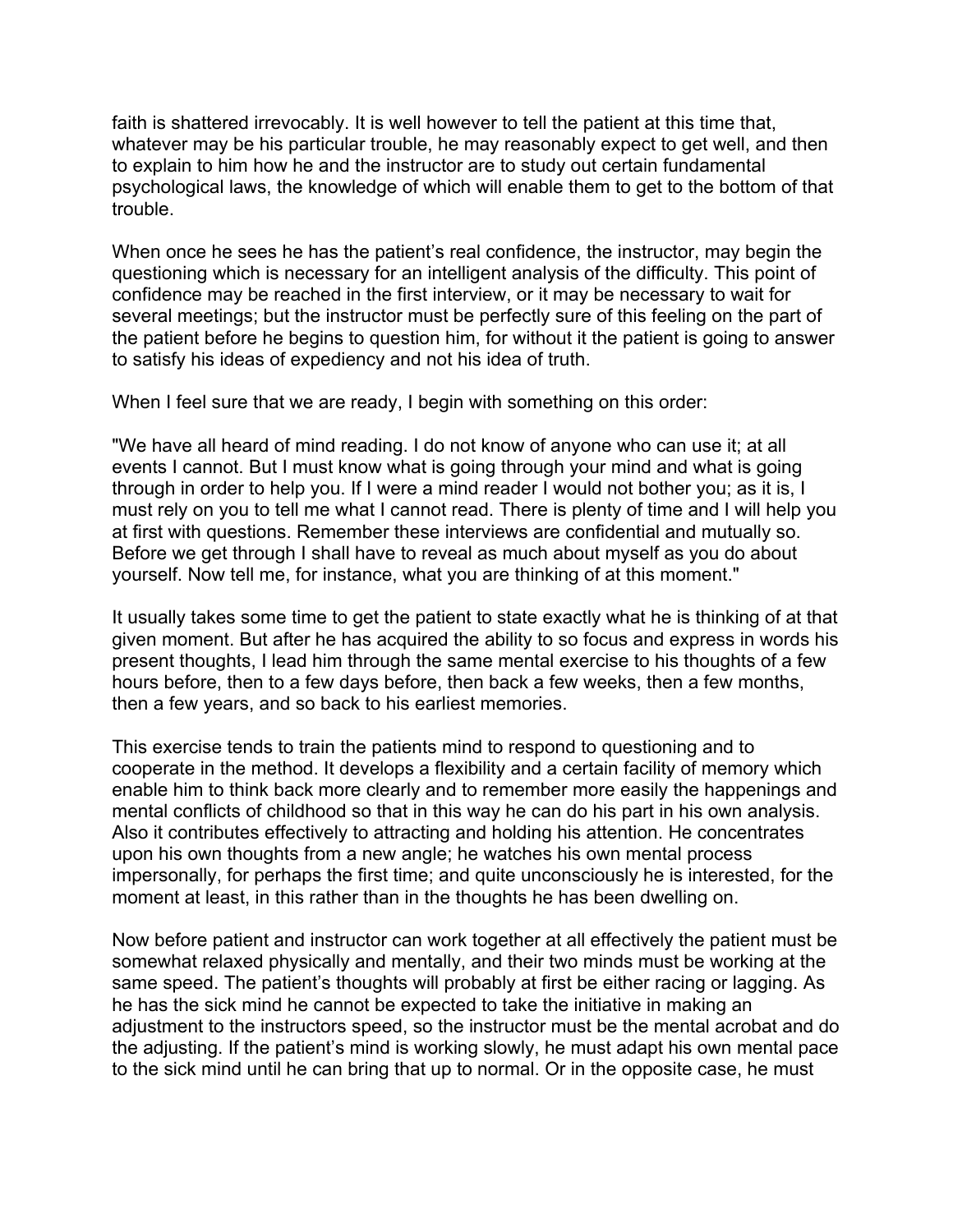catch the speed of the patient's mind and slowly bring it down and direct it in its course as a mounted police might seize and direct and bring to a quiet walk a runaway horse.

When I find the racing mind, I use the following exercise to relieve it. I begin in a conversational manner, as I do every interview, asking questions and receiving answers for the purpose of reviving the atmosphere and attitude which have been gained in our previous meetings. Then I lead the conversation naturally into something like this:

"Before we take up any new matters, let us see if we cannot get your thoughts quiet. Let that brain work a little slower—rest your head against the back of the chair—and close your eyes. Now put out of your mind all thoughts of anything outside of this room for two minutes by the watch. I will keep time. You cannot make any real plans in two minutes. You cannot get out of trouble or into trouble in here in two minutes. Nothing will happen to you in these two minutes but rest. So just stop thinking of anything outside this room, and get your thoughts down between you and me. (slight pause ) I will tell you when the two minutes begin and end. ( pause ) To stop your brain racing we shall handle it as we would any rapidly moving object, starting with it at the speed it is going and gradually pulling it down slower and slower. Now we will start the two minute period, and for our rapidly moving object we will think of a boat.

"Get a picture in your mind of sailing rapidly down a harbor on a beautiful summer day, with a stiff breeze. We are going towards an island in the distance-an island with a hill and trees. We are flying over the waves—the spray is dashing over the bow-the boat keeling to the wind. Now we overtake the boat ahead-Now we are passing it-leaving it astern. We are still going towards the island-the spray dashing over the bow. Now we overtaking the next boat—now passing it—now leaving it astern. Now there are no boats between us and the island, and we are still going on towards that island faster and faster and faster.

"Now we are coming around a point of land under the lee, where the wind is less, and the waves are less, and the boat is going less rapidly-less rapidly-and less rapidly; and the farther and farther and farther under the lee we go, the less rapidly and less rapidly the boat is moving. Now we are coming around another point of land into a miniature harbor that is protected by the hill and trees, and there is no wind, and there are no waves. We lower the sail, and the boat is coming slowly in under its own momentum slower—and slower—and slower—and— now—it—is—barely—moving. We throw over the anchor—the boat slowly comes about, and we are at anchor—and at rest-and at peace-and-we-take-a-long-sigh-of-mental-contentment. (PAUSE)

"We get out of the big boat into the little boat-and skull ashore-and pull the little boat up behind us on the beach-and go over under the shadow of the trees—and lie down upon the soft ground beneath. There you rest—completely relaxed—shoulders and spine and all-and quietly watch the birds in the nest above you and the clouds in the sky beyond."

If this exercise is successful the patient is fairly quiet, and I explain that I wish him to use the same picture between now and our next interview whenever his mind shows a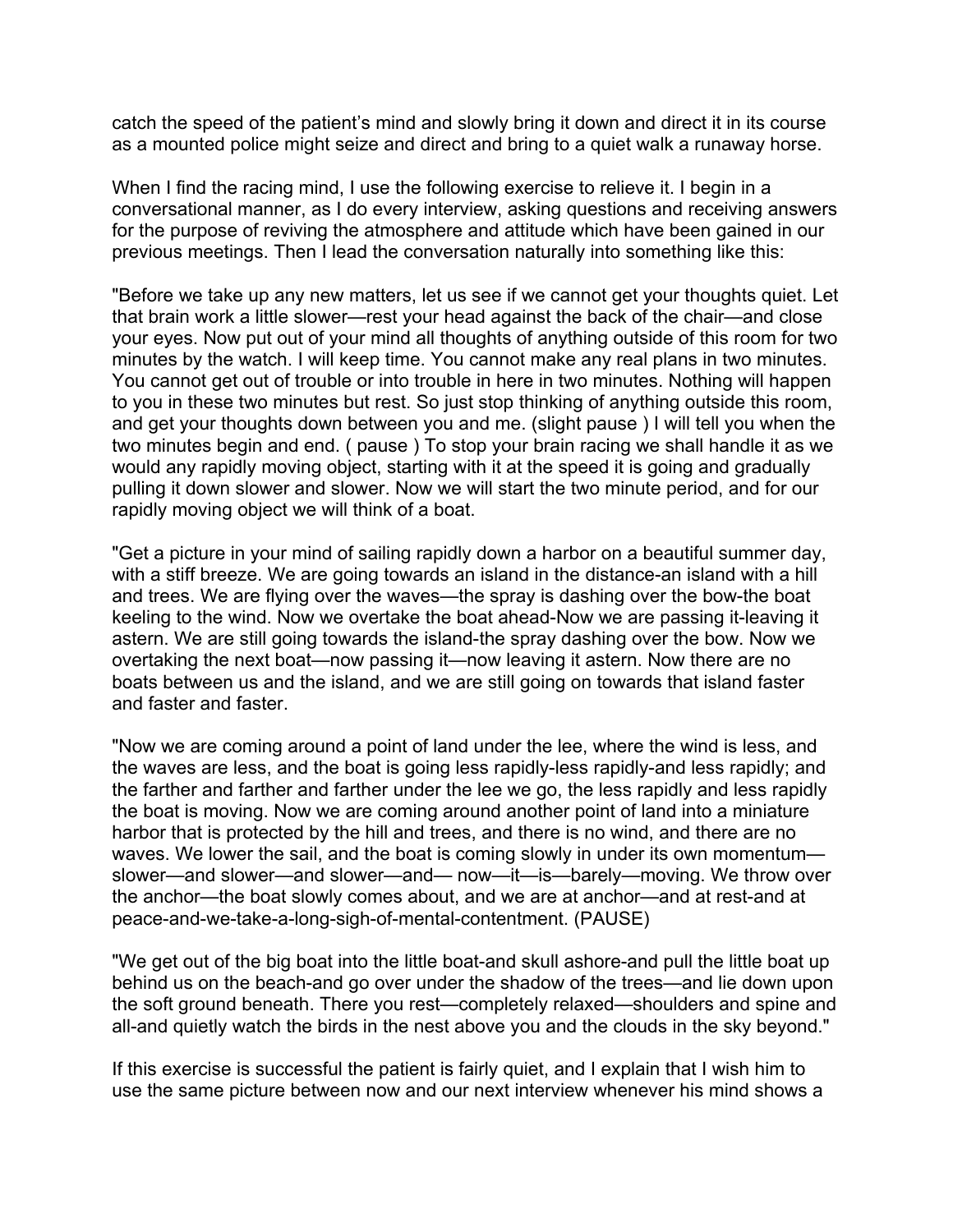tendency to race. Now I explain that I do not ask him to believe in this method of treatment, but I do ask him to be sure that he does not disbelieve, and I want him to note the coincidence that to some degree—even after this short exercise—there is less nervousness, and fear and depression are less acute. I explain further that after all I am simply carrying out with adults the method which all mothers intuitively use with their frightened babies. A mother puts her child's body at rest by taking it in her arms; she quiets its mind by saying "csh—csh—csh—csh"; and when the child is fairly quiet, she changes its point of attention by supplying a new interest in, for instance, the birds building their nest outside the window. In our exercise the body is at rest in the chair; the picture of the boat journey takes the place of the "csh"; and the island ahead where we eventually arrive and rest changes and holds the patient's point of attention by furnishing for the time being a new interest.

Any story such as this boat story is in itself one effective method of indirectly relaxing the patient. The man with racing thoughts is not usually ready for a direct relaxing exercise; but in listening to the instructor's voice and in following the description he is giving the patient forgets himself to some extent and accordingly lets go his tenseness to that extent. Also the fact that his racing thoughts can be quieted and the simple explanation of how this is done are of distinct interest to him.

Discussions on matters the patient has been mulling over do not have any real interest for him. They hold his attention, and he will talk or think of them incessantly; but no deep interest sufficient to change his quality of thought can be aroused by any angle given to these old ideas. So the instructor, while he speaks of them sufficiently to satisfy the patient that he knows what the latter is worrying about, must lead him away as dexterously as is possible from this "vicious circle of neurasthenia." He must frankly change the patients point of attention and then illuminate the new point which he offers him so that it becomes a matter of pertinent and absorbing interest.

The direct relaxing exercise is a method which I have found successful in accomplishing just this purpose. The experience of relaxing constitutes in itself a telling factor of the new interest; the new ideas which the patient is given during this exercise fill his thought for the moment; and together they render his mind receptive to further illumination.

For this exercise I proceed practically as follows;

"Now a little later I am going to take up with you more fully these matters that you are speaking of ( calling them by name ); but for the moment I want to speak of other matters, which may seem to you irrelevant but which, later on, you will find do in reality cross-section your difficulties.

"You know I can go to sleep to—night at ten o'clock and wake up to—morrow morning at half—past four, or half—past five, or a quarter past six, just as I wish. If you cannot do this yourself, you have known someone who could. Now what does this mean? It meant that six and a half hours or seven and a quarter hours after we have told our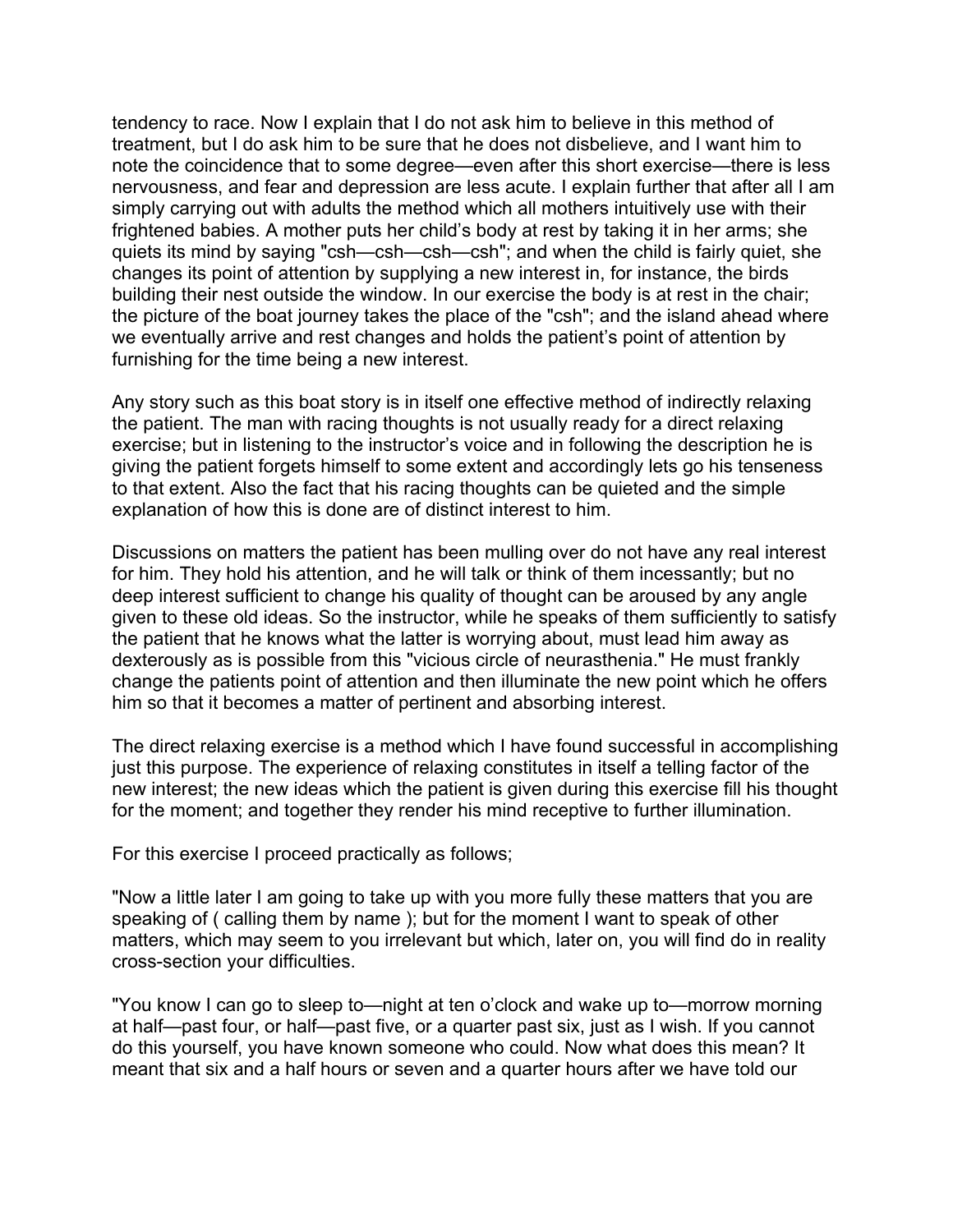body to do a certain thing, that body, without any conscious volition on our part, will proceed to carry out the instructions given it some hours before.

"We have applied these principle to what we call WAKING UP. If it will act in waking up it is reasonable to suppose that the same quality of mental attitude which will make the body open its eyes may create some other involuntary reaction, and if it will do this we are perhaps working with a definite function which we have never considered before, and it may be of great value to develop such a power to a point of practical application.

"We know that swimming is all in the head. That is to say-when a man thinks he can swim he swims, and when he thinks he cannot he sinks. By a certain quality of thought, therefore, he starts some causation which either floats or sinks his own weight. We know, too, that a certain kind of thought will chase the blood to the face and another kind of thought will take the blood out of the face. Or let one be as hungry as may be and let a sudden, shocking, disagreeable thought come into his mind, and his appetite immediately vanishes and a condition of nervousness is noticed. This nervousness, therefore, has been induced by a certain quality of thought. If a certain quality of thought will induce nervousness, it is reasonable to assume that a certain quality of thought will reduce nervousness; and if these and other phenomena can happen unintentionally, it is also reasonable to experiment to see if they can be deliberately induced. This from now on, is what we want to practice doing.

"Now clinch your fist. (Pause ) You realize that it is clinched because you thought it clinched. Now think your arm straightened out and rigid; now think your fist-your wrist relaxed—and your arm relaxed. Were you not conscious, as you changed from the tense to the relaxed muscles, of a different feeling in your mind also-a different quality of thought? Now think your shoulders tense; now think them relaxed; now think your spine tense; now think it relaxed all the way down. It is no more of a phenomenon for your spine to relax all the way down in response to thought than it is for your arm to stiffen in response to thought.

"I was talking to a friend of mine some time ago. He lives in Tacoma, Washington; is forty—three years old; has a wife and three children. He has always been liked by every one; all the people in the neighborhood have gone to him for advice; he will put himself out for any one, is generous to a fault, and is always cheerful and confident although he was in debt for years. For the last five years, however, he has made good in business; he has paid off his indebtedness and now has money in the bank, owns property, has an automobile, and is able to give his family all they need. People still turn to him for advice, and he is able to help them more than ever. Every one wants him around; he is a good singer, a good mixer, and a generally good fellow.

"You have a pretty good idea of what kind of fellow this is, haven't you? ( Yes, is usually the answer. ) Yet you have not thought whether he is tall or thin, bald or with flowing hair, has blue eyes or brown—in fact, you have not thought of the physical man at all, have you? ( The patient invariably answers, "No.") Still you have a definite idea of the man? ( Yes I am giving this example to illustrate to you how, when we think of a person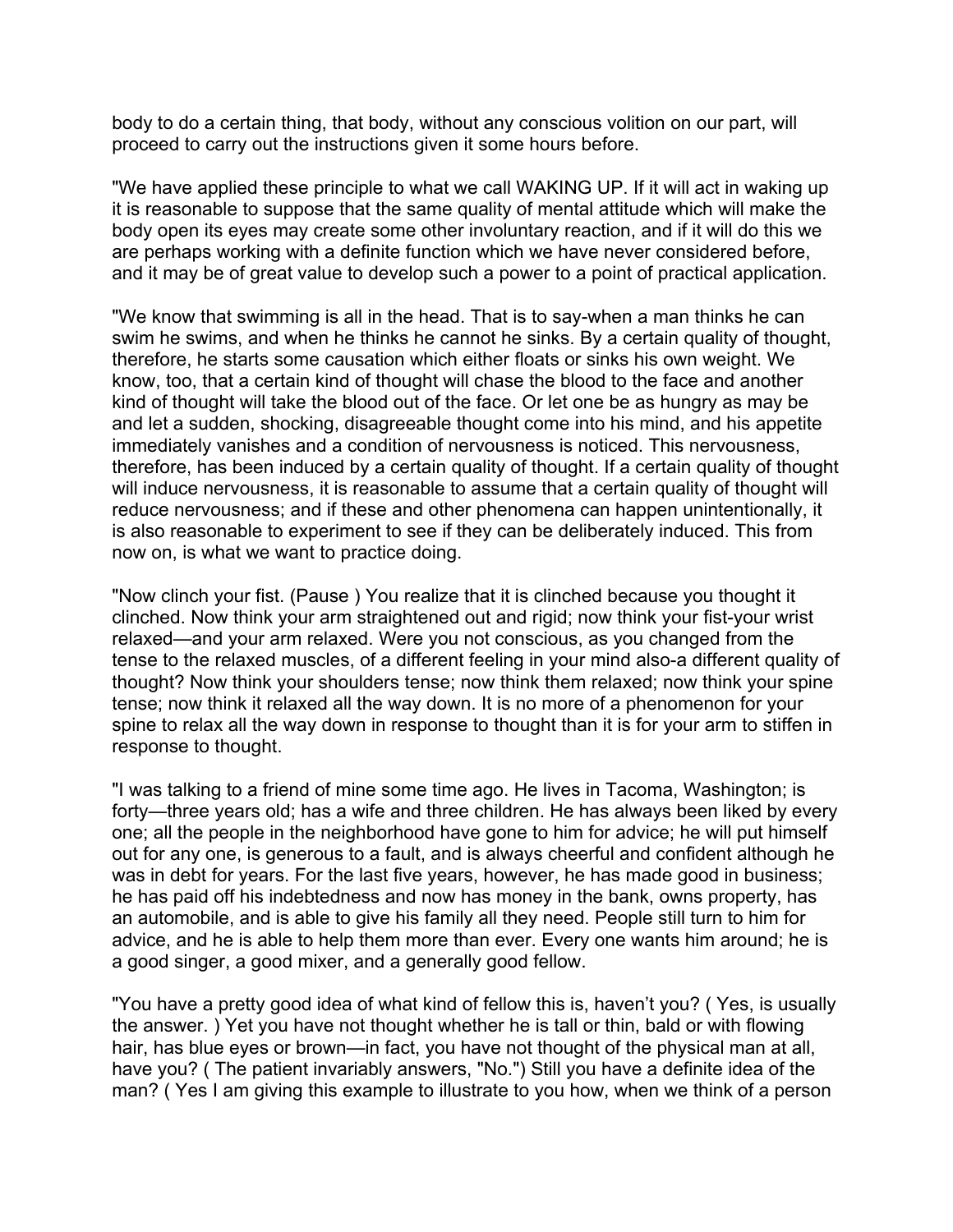who is described to us, we just naturally think of something else besides the chemicals of flesh and blood called body.

"It is this other thing-different from the body-which is sick with you, and it makes the body sick. This thing which I have in mind-this life force-or psychic force-or personalityor whatever name you may wish to give it-is the you by which right of eminent domain should control your body and your mind but which, for causes we are trying to locate, has lost its position of control in your life.

"To restore this condition we want to induce a condition of physical and mental relaxation. Under this relaxation, physical conditions will be relegated automatically to the outer rim of your consciousness so that the realization of your personality may take the center and you may again direct your body and your mind normally and effectively.

"Now do not forget that this power we are after is you. It is you who makes the arm move in the air. It is you who makes the body sit up and sit down. It is you who makes the feet walk. It is you who makes the thoughts go to the floor, the ceiling, or the window. It is you who control the body and the mind, for the moment at least; and if you can do this for the moment, you can cultivate this momentary power so that it will become permanent and automatic. Now your body and mind are all tied up in a knot, and we want them to be untied; so I am going to show you how to untie or relax them. We will take a little exercise in relaxing now.

"Rest where you are and close your eyes so that you can quietly hold your thoughts on what we are going to do. Now just think your shoulders relaxed-don't think then stiffened-think them relaxed; and your responsibility is over when you have thought of your shoulders as relaxed. Now think of your spine as relaxed-from the back of your neck all the way down-think of it as being relaxed. Think of the muscles of the back and of the chest and of the abdomen-as being relaxed-and the legs all the way down relaxed—and the ankles, and the feet, and the toes, even—move the toes and feel that they are relaxed. Now think of the arms—all the way down—as relaxed-and the wrists and hands and fingers-and now the cords of the back of the neck and the throat-the jaw muscles-( don't clinch the teeth )-the face-and the forehead-and the mind. Just let the thoughts drop as if they were feathers floating down—down—down. (Pause ) Just let the chair ( or bed ) hold you up ( Pause ) and now ( Pause)rest."

When I am sure that the patient is really quiet, I explain the effect of relaxation to him in this way:

"Your nervousness is less just to the extent that you are now relaxed, and the same is true of your fear and depression. It is not that you think these feelings are less or that you are credulous and believe they are less because I say so. Under this relaxation you are functioning more normally in every way, and the more normal you get the more nervousness and fear and worry and irritability pass away. You do not just think that you slept last night; you did sleep last night. Sleep is a phenomenon that follows a certain attitude of mind and body, and so it is with the phenomenon following an attitude of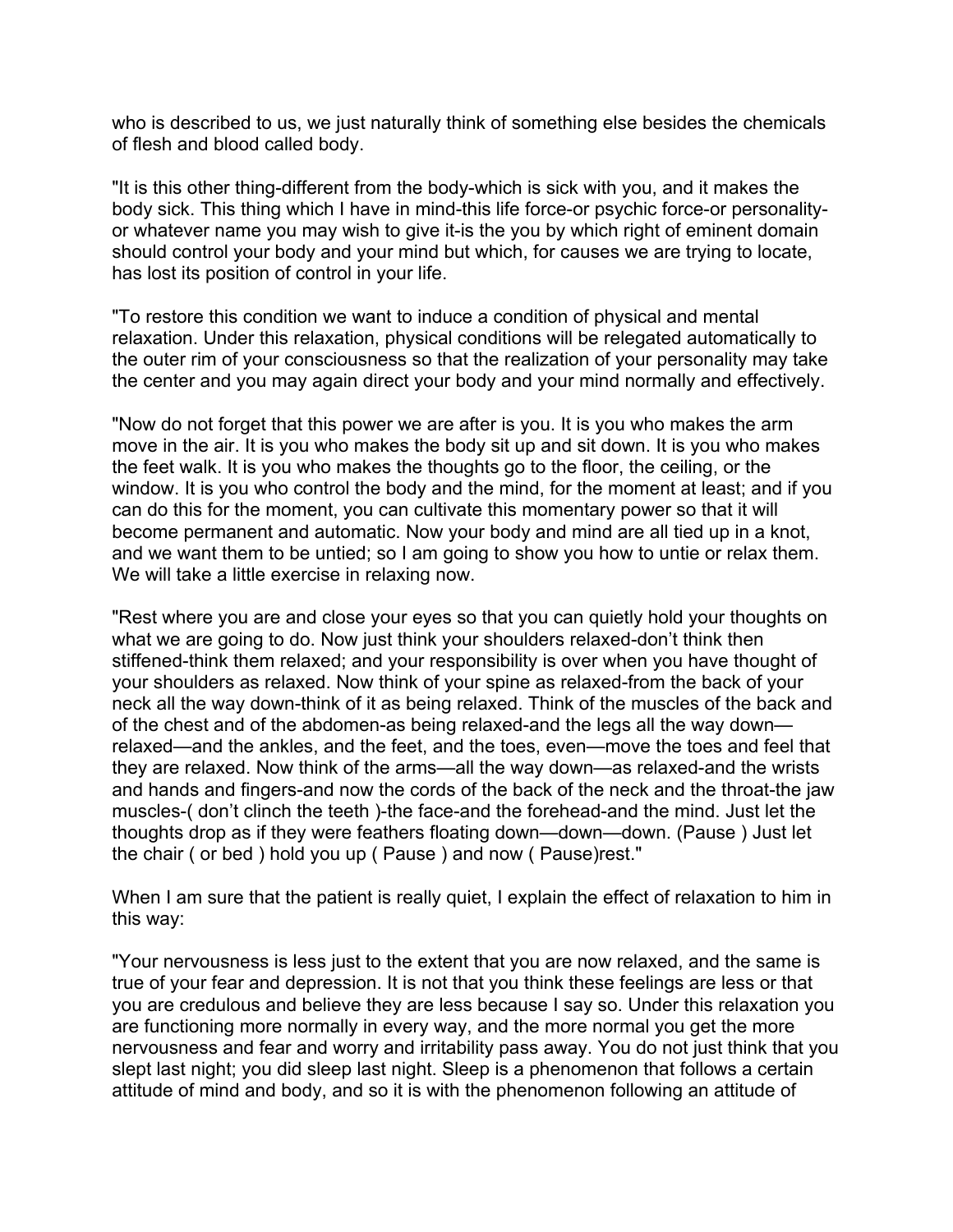relaxation. As relaxation progresses, tenseness is released and nervousness and fear and worry begin to pass away."

Following this explanation, I instruct the patient to carry out this simple method of relaxation when he goes to sleep at night and when he awakens in the morning and at times during the day if he feels tense and nervous. I warn him not to overdo this exercise however, for I have found from experience that patients sometimes become so interested at first that they work the exercises over—time with the natural reaction of soon becoming bored.

As soon as possible, sometimes at the beginning of the treatment, I begin to combine with the personal interviews a line of simple reading which is so chosen that the "man of the street" may understand it and benefit by it. I use also the method of having the patient write down, for five minutes at a given hour each day, his exact thoughts. I explain to him that he is not to write what he thinks I would like to have but what he is really thinking of at that time-whether it be of drink or sex or music or murder. I feel that it is important, in order to get at just what is in his mind, that he should be assured that his daily writing will be destroyed immediately after the instructor has read it. This diary method enables the instructor to become familiar with the patient's mental process-with the reasons prompting his philosophy, and it often brings out many hidden and important thoughts. It also enables him to learn the patient's mental language, as it were, so that he can make himself better understood.

**V**

When we have brought the patient to the point where he really wants to get well, there is usually such a blending and understanding between him and the instructor that they are working as one. The patient is not only interested and willing to cooperate; he is eager to learn and to practice more of this method in the hope of securing permanent results. He believes now, because of the actual results of the meetings so far, that he will entirely recover his health and normality; and this confidence has diffused his whole mind with hope-has colored every thought with new light. His values on life are beginning to be readjusted; new desires are coming into play; and he is changing from a pessimist to an optimist.

Subsequent interviews are for the purpose of deepening and extending and making permanent these changes; and they should cover a period of a year—the interval between them being extended as time goes on.

An important indication of the patient's recovery, which is revealed in his daily notes and in his conversation as these interviews progress, is the improvement in his thinking process. He comes gradually to distinguish almost unconsciously between true and false thinking, until he learns to recognize any reasoning which does not ring true so promptly that his old "false philosophy" is in evidence less and less frequently.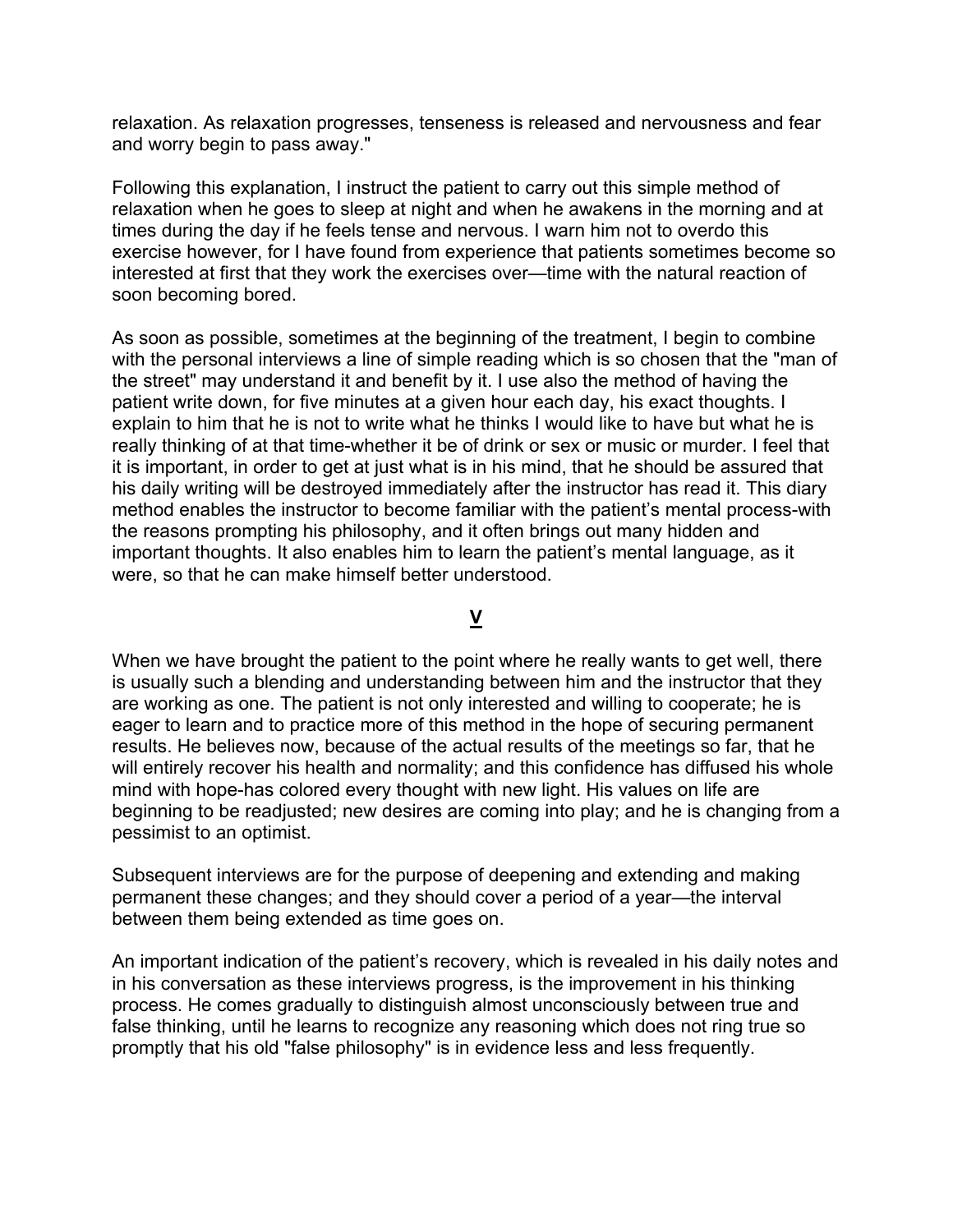Gradually he learns his true relation to the forces of life, and so he comes to realize that now he can become in reality whatever he has hoped in the most idealistic moments of his youth. He knows that he is in fact "the captain of his soul" and in a new selfconfidence-in the glorious certainty that he need never fail again—he finds perfect freedom and happiness.

## **ILLUSTRATIVE CASES**

### **COMMENT**

In the previous pages I have discussed my observations and methods from the angle of successful reactions only, because it is almost entirely upon these that my ideas are based. Unsuccessful cases, of which there have been nearly one—third, are purposely dismissed with the following recognition and classification.

In my experience the educational value of failures has been almost nil. Very little reliable information can be gleaned from the unsuccessful case. He is seen only when he comes back at periods of remorse or depression; and practically all our knowledge of his reactions must come from his own statements, which may or may not be true.

It is easy to see in medicine or surgery how much constructive knowledge can be gained through mistakes; but in this work we are dealing with a much more elusive proposition, and I have found that a method which fails with one patient is not at all sure to fail with the next. Because one man does not respond to a given procedure in this work is no sign that that procedure may not be worth trying with the next man. On the other hand, certain methods have always been found to bring favorable results; and every favorable reaction is worth noting, because any method which has worked successfully with one individual has a chance of proving effective with another.

The reason for failure is in every case the same. I fail when I am unable to get a man's attention sufficiently to impress upon him the need for prompt relaxation and for the immediate elimination of wrong tendencies at their very inception. No one can help himself to complete a permanent recovery until he realizes that his waves of drinking or depression or irritation, or whatever the condition may be, begin with and grow out of a barely perceptible tenseness and its resulting tendency to a negative condition and that these waves can be avoided only through promptly relaxing that tenseness and dispelling that tendency.

I fail to get this necessary attention either because the patient has an innate lack of desire to change his life and ideas and no spiritual element out of which to build such a desire, or because he has an actual mental defect, or because his illness is so deepseated and his spiritual side so buried that the stimulus dynamic enough to reach and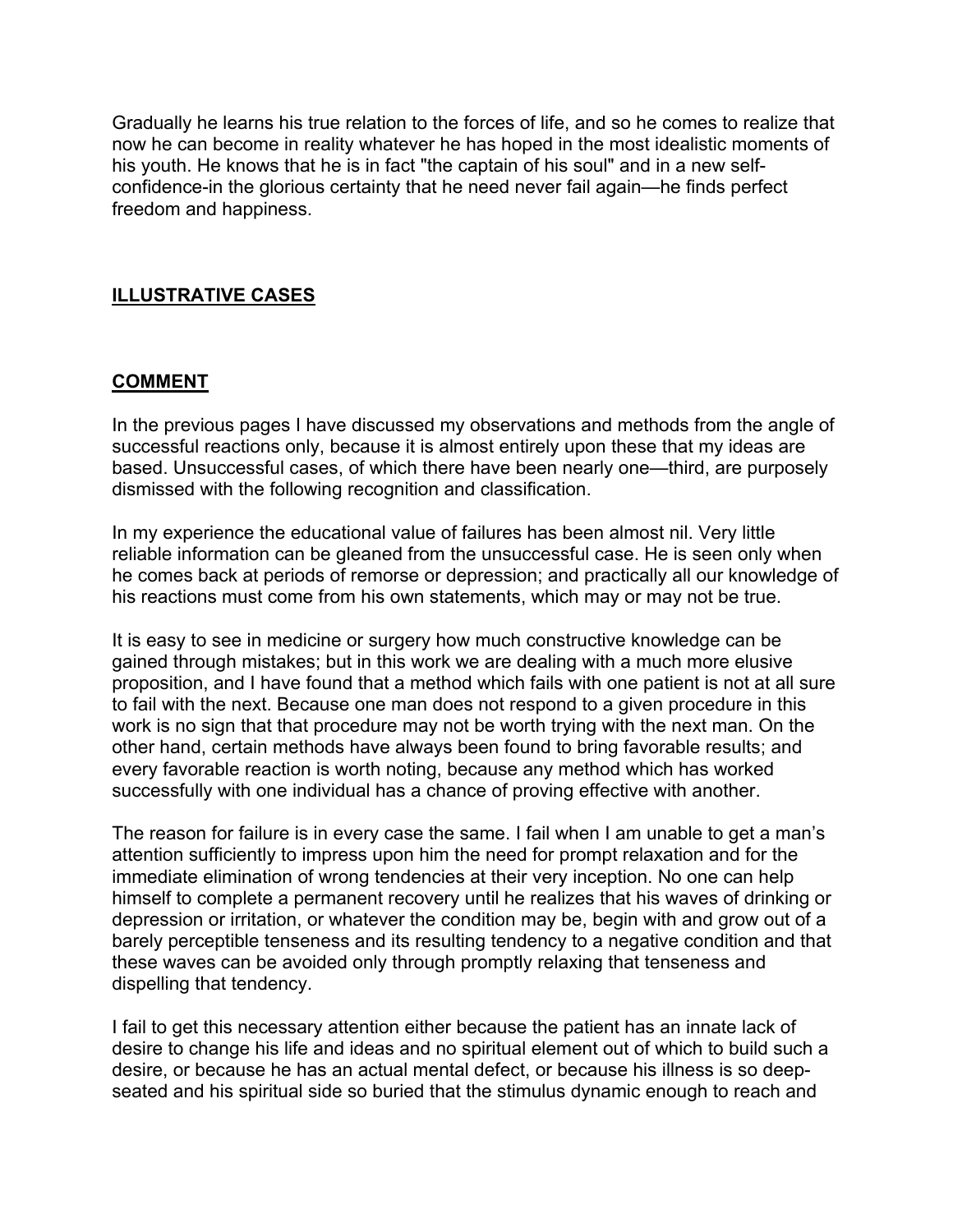arouse him or the time and personal attention necessary to get through to him have been lacking.

The first classes I have found hopeless. The last-the hard shelled type-has suggested no practical constructive method. The possibility of success through the described method would call for such constant personal attention and authority that it would become impractical if one considered taking any other patient.

The successful case, however, is under close observation, and his mental process and reactions can be watched first hand. Thus it has been through successful cases that I have learned most, and it is in these only that the working of the treatment are really demonstrated. Therefore in the following report, which is intended to illustrate the application of the method in individual cases of different types, I have described successful cases only.

## **THE CASE OF A**

The A's, a man, wife, and two children, had been sustained for several years by a well known relief organization which, because of the native intelligence of the man and the brave struggle of the wife, had made vigorous though futile attempts to put him on his feet and prevent the breaking up of the family.

A, had seen actual service in the Spanish War and had been wounded in action. He returned a hero and became the center of attraction to many of his friends who gathered about him at the bar and at the table to hear his experiences and to show their appreciation by treating him. For two years or more this idle drinking life continued, leaving A an alcoholic and his family a burden, first on the battery to which he belonged, next on his friends and acquaintances, and finally upon charity.

The long suffering Relief Organization at last decided that the situation was no longer tenable; but before taking definite action to arrange the final break, asked me if I would disregard my rule and call upon A., as he could not be induced to come to me.

We met on neutral ground at a settlement house. He told me that his only reason for coming was to give me "a strong touch" for twenty dollars.

When we were alone, I said to him; "You know what this meeting is for, and I suppose that you expect me to ask you to give up your drinking, to sign a pledge, or something of that sort. I may discuss drinking with you some time, but not to-night. What I want to call to your attention tonight is that you are tied up in a knot-physically and mentally. You are worried; you cannot sleep, cannot concentrate, could not hold a job if you had one, and for that reason really do not want one. You are sore with yourself and with the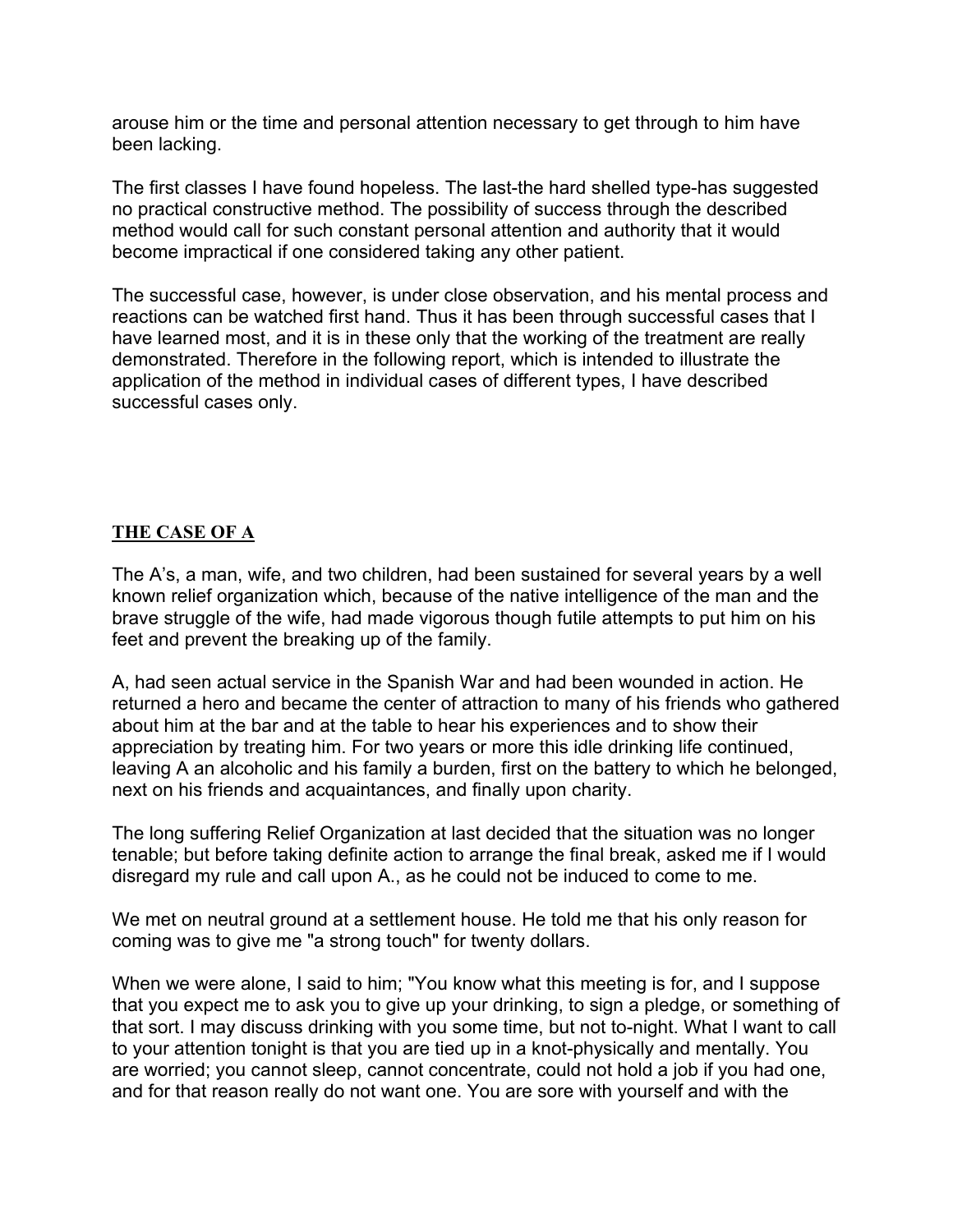world; you have lost confidence with in yourself and therefore you have lost confidence in humanity; and there are a lot of other things the matter with you that you do not know about.

"If you were going to teach a child to swim, you would not, if you were wise, continue while the child was rigid from fear or from any kind of protest. In my opinion it is just as unwise to try to teach an adult who is physically rigid from fear or protest to swim or to do anything else.

Every one is a potential teacher. Your little boy could teach me where you live. You could teach me about the conditions among soldiers under fire. You could teach me a good many interesting ways of the East Side-about the dangerous dives and about the sporty places. I don't imagine there is much about the East Side that you do not know. You can teach me these things, and still you do not pretend to know it all; and so I have a few things I can teach you, but I do not pretend to know it all.

"What I wish to teach you is how to let go of your tense physical, mental, and nervous conditions—how to let these conditions pass away from you that your efficiency may increase and logical success and happiness follow. I want to show you how to relax without becoming limp. You may think you know how to relax; but you probably do not. There is not one person who knows anything about it until he is shown.

"Do not be afraid that this relaxing exercise will take us away from your difficulties. We shall reach them, but not merely for the purpose of helping them temporarily. We are going to dispel them forever; and we shall not be in a position to carry this out until you have learned what relaxing is. Do you care to try this relaxing? You need not unless you wish to."

The reply was, "Yes."

"All right. Get into an easy position with both feet on the floor. Let your arms rest on the arms of the chair and rest your head back. Close your eyes so that your thoughts will not wander and put out of your mind all thoughts of anything outside of this room. ( Pause)

"Now bear in mind that your arms and legs and body move in response to thought. You think of your arms as stiffened and it stiffens. Your body gets up and sits down according to your thought. If you tell your feet to walk, they do so. If you tell your thoughts to go to the floor or the ceiling or the window, they do so. If you tell your shoulders to become rigid, they do so; and if you tell your spine to become relaxed, it obeys you. It is no more of a phenomenon for your spine to relax all the way down in response to a thought than it is for your arm to stiffen all the way down.

"Now think of your shoulders as stiffened, for instance; now think of them as relaxed. Now think of your spine as relaxed all the way down — the muscles of the back relaxed. Now think of the muscles of the chest and of the abdomen as being relaxed - and the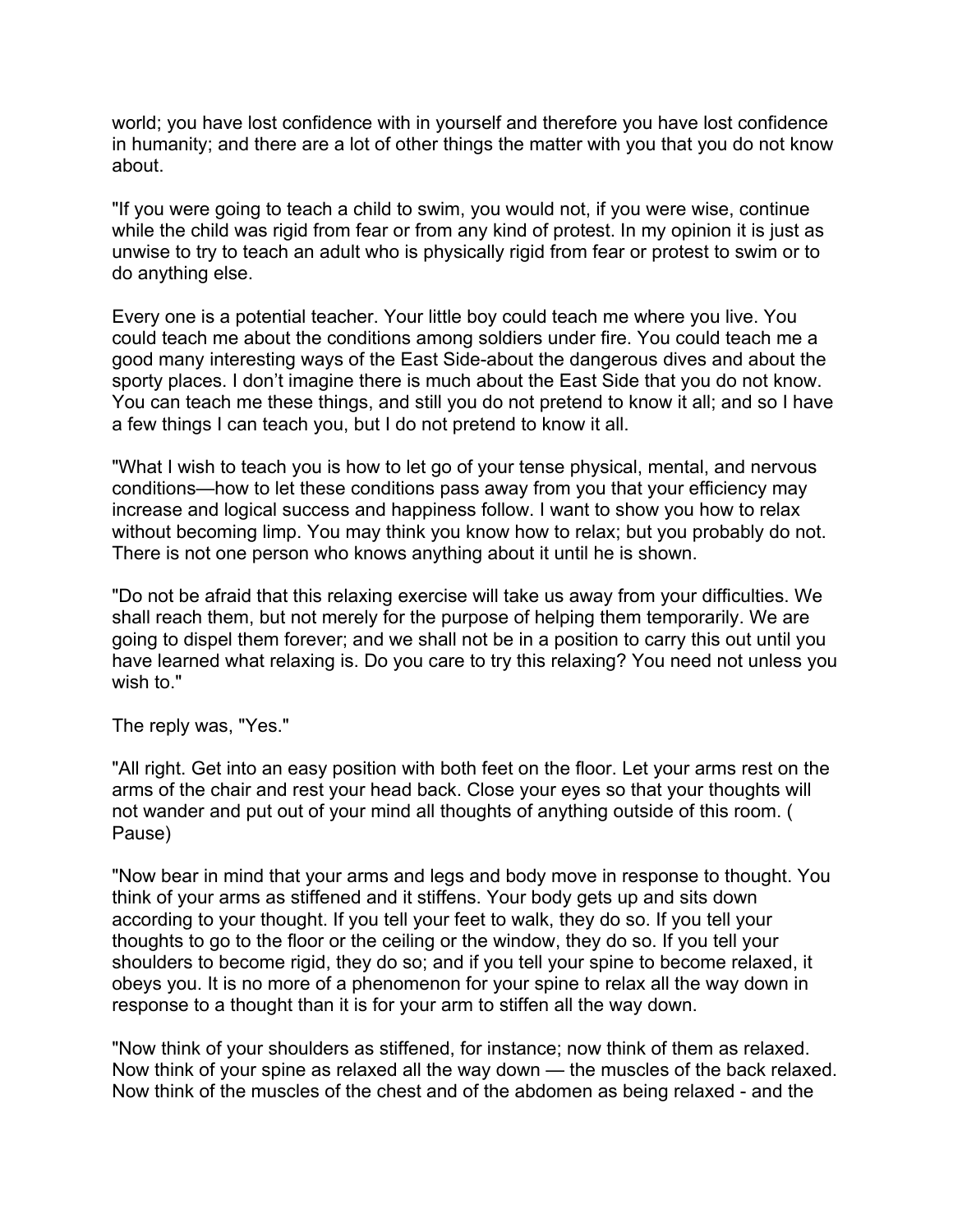legs all the way down - and the ankles — relaxed — and the feet — relaxed. Think of the arms all the way down - the wrists - the hands - and fingers -relaxed - just as the cells of the body were opening out. Think of the cords in the back of the neck as relaxed. Your responsibility is over when you think of them as relaxed.

"You of course will not suddenly relax the first time, but you will get some effect. Now think of the throat as relaxed -and the jaw muscles - and the face and the forehead relaxed. Don't clinch the teeth - let the tongue lie quietly on the floor of the mouth. Now let the thoughts just drop as if they were grain falling down through a hopper ( pause ) and now rest — and listen to me.

"If your thoughts wander off from what I am saying, bring them back quietly to the main road as you would bring back sheep you were driving if they wandered from the path. You would not violently rush them back. So with your thoughts -don't bother if they seem to wander a little - simply guide them quietly back.

"Before you get through this evening, your nervousness and depression will be a great deal less and you will have learned of new laws which will certainly arouse your interest —laws which may be of practical use this very night. We shall deliberately work with the power which enables a person by assuming a certain mental attitude to dictate to his body that it shall wake at a given time the following morning and causes the body to obey directions later without any conscious volition on the part of the person. I can wake any time I wish by arranging for it in my mind the night before. If you cannot awaken in this manner, you know other people who can and therefore know it to be a fact that this can be done.

"Now if the body will respond to the instruction of "waking up" as we call it, it is reasonable to believe that if the same mental attitude is assumed it will respond to other instructions. If this proves to be the case, it is also reasonable to believe that we may possibly be working with a function which we have not consciously recognized before. We all know that by assuming a certain mental attitude we are able to swim. The man weighing two hundred pounds thinks he can swim, and he swims; he thinks he will sink and he sinks. Two hundred pounds is floated or sunk by a certain quality of thought. This is a point that we will take up at some future time and investigate.

"What I want to demonstrate to you tonight is this -that by thought you have relaxed your body and mind. You have relaxed your shoulders, your legs, ankles, feet — your arms and wrists, hands and fingers -the cords in your neck and throat, your jaw muscles, your face, and forehead — and your thoughts. Just let go. Now you have relaxed or let go your physical and mental self with the result that your tenseness is less; and to the extent that you have released that tenseness, to that extent you are coordinating more normally. Your blood is circulating more freely; your brain is working more normally; fear and depression, irritability, and nervousness in general are passing away.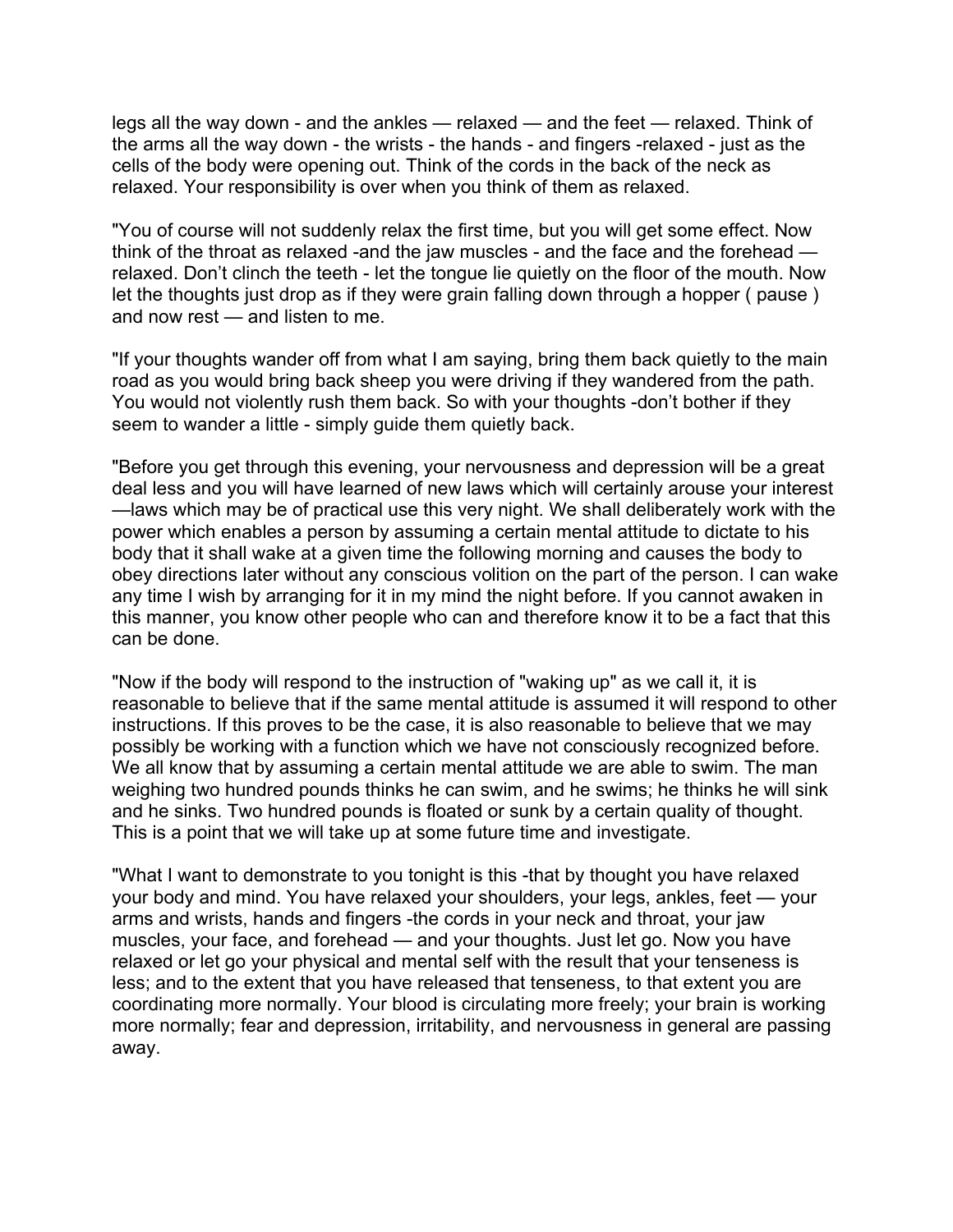"It is not that you think that these feelings are passing away; they are passing. It is the phenomenon that follows relaxation just as the phenomenon of sleep follows a certain attitude of mind and body. It is not that you think that you slept last night; you did sleep last night; and it is equally true that your nervousness is actually passing away. To whatever extent you are now relaxed, to the same extent nervousness is passing away. It is not that you are credulous and that I am making an arbitrary statement which you accept. Results will show that you are less nervous and that the brood of troubles from nervousness will be distinctly less.

"I want you to note as a coincidence that tonight you will sleep better than you have been sleeping and that tomorrow you will be more hopeful and freer from all these negatives. I am calling your attention to these things that you may note the coincidence of their coming true. They would be true whether I called your attention to them or not; but the calling of your attention to them is for the purpose of giving you confidence in this method, that we may proceed to further steps to the end that not only will all desire for drink pass away but you will have found a new method of conducting life's battle.

"Because you have recognized a new function, or another sense perhaps, you will have a hope that you can handle life instead of having life handle you. If you sense this idea yourself — and you will if you are sure you are getting the results I predict from this method - then you are going to have a new confidence in yourself; and that very confidence is going to build efficiency; efficiency is going to build success; and success is going to result in happiness enveloping you. For one never obtains happiness by going after it; happiness comes to us — envelops us. Happiness is a state of mind.

"To exercise this method properly we must change your point of attention from those things on which it has been riveted to this newly discovered function. What we wish to induce is a craving on your part to work, a craving to be sober, a craving to live a respectable, successful, and happy life. This craving must be as definite as thirst.

"You are at present expressing your impulses; and we wish you to continue to do so. We are not seeking suppression but expression; for it is only through expression that a man can be free and can develop his efficiency and his life. There are impulses that a man obviously should not continue to express; but to concentrate upon those impulses for the purpose of suppressing them only increases their activity. Surely the thing to do is to fill the mind with thoughts that can be expressed without calamity.

"One of the children in our family was sitting in front of the open fire in his nightgown just before going to bed. He murmured, starting in a low voice, "My knees are hot — my knees are hot — my knees are hot." Each time he said this more quickly and louder until his voice had reached a shriek and the tears were rolling down his face. Even the other children were impressed with his folly in not changing the condition which was causing his distress instead of holding his position and trying to suppress the reaction. Now that in a sense is the matter with you. Your knees are hot, and you are still sitting up against the fire.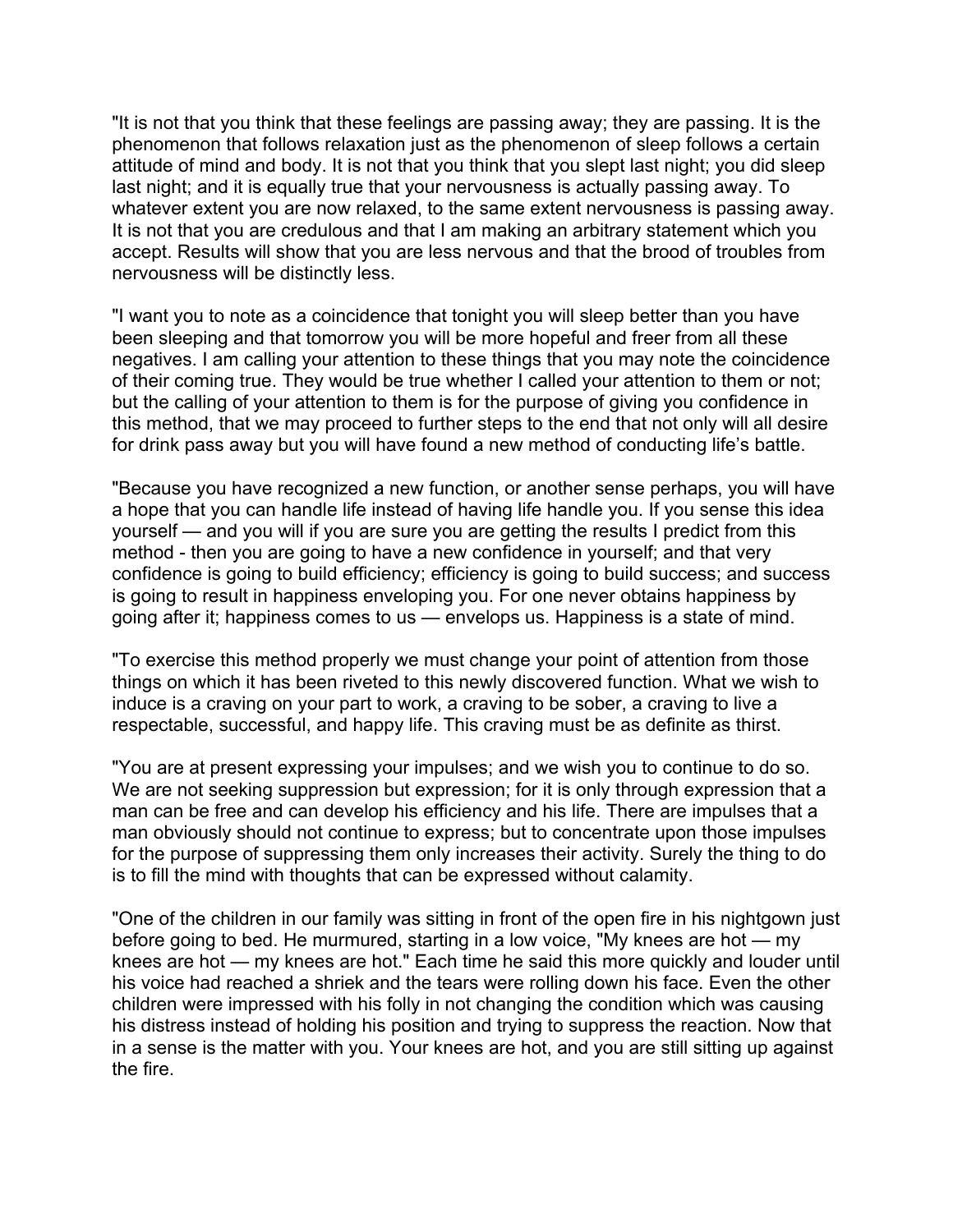"I do not wish to impress you with a desire to stop anything; but I do wish to see you build up and bring about in yourself a new set of impulses, which will keep you so active in another direction and make you so successful that your present impulses will seem like counterfeit money. Then when the counterfeit impulses have been revealed to you as such, they will take their proper place and drop away out of your life. There will be no fighting temptation. No man ever fought temptation and won; the only way to win is to have no temptation, and the way to have no temptation is to "resist not evil." Don't waste time resisting; use your energies along new lines of thinking. Your old philosophy and wisdom have proved a failure.

"Now rest for a few moments in silence. Let yourself relax once more — from the top of the head right down all over the body - and realize that it is you who control the body and control the thoughts; for the body gets up and sits down and the arms and legs move at your bidding, and the thoughts go to the floor or the ceiling or the window at your bidding. You control the body and you control the thoughts for the moment, and if this control can exist for the moment it can be made to become perpetual.

"If so far these things interest you, think of tomorrow as a beginning - the first day of a new study, which, if this new study proves to be what I say it is, will be the first day of a new life. ( Pause ) Now rest."

Here I allowed two minutes of silence, and after the silent period I said to him:

"If you have gotten anything out of this interview we will not weaken it by talking it over now. I will go with you so that I may know where you live and call at your own house tomorrow night.

On the way home we said very little. I instructed him not to talk much to the family but to go right to bed.

At the second interview, on the following night, I called upon him in his three rooms back in the sixth story of an East Side tenement. He reported that he had gone to sleep the night before in a remarkably short time and he had had the best night's sleep for years; that he was so much calmer through the day and so much freer from irritability that he could hardly attribute the condition to coincidence; and that he had no desire for drink — which might be a coincidence, as he had not felt like going out but had stayed in the house all day and had done a lot of thinking.

After some talk I decided to have him go to bed and repeat the exercise of the previous night in bed. While A. was preparing for bed I talked with the wife, who of course was dumbly discouraged, had no confidence in his ability or desire to reform, no confidence in my method — which I outlined quickly - and no confidence in me.

I explained to her how the Chinese had plays that ran for days at a time and drew a picture of the actors practically living their assumed characters during the entire period. I asked her - as things could not be worse — if she would make believe for two weeks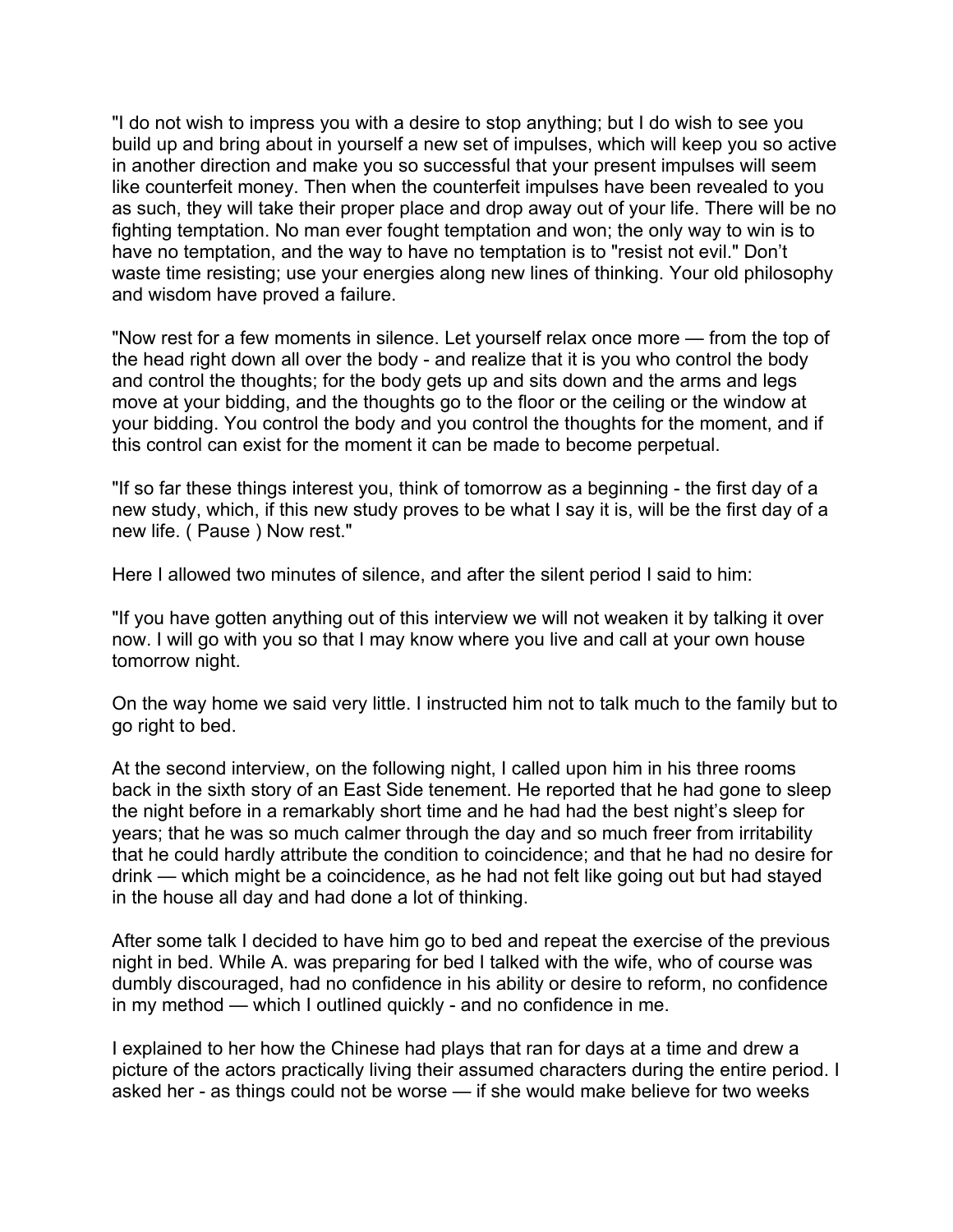that we were in a play and that she was an actress. In the play the husband had been sick; the delirium. of sickness had passed away; and he was now convalescing. He was supposed not to remember any of the events of the past and therefore was not to be censured for the past nor urged to take actions for the future. ( I wished his actions to come quietly from himself, and hope to avoid friction which would throw the mind back into chaos.)

She thought all this sounded very silly and very foolish. She did not see why a man should be let off for his misdeeds without having a good talking to and be petted just because he was a loafer and a drunkard. Besides, there had been a number of other people who had "prayed" with him and tried to reform him in this same way. She thought if he could be sent away and made to work good and hard and the money sent to her it would be better. What he really needed was somebody to come along and give him a good licking.

However, I finally induced her to be the leading lady in my play. And I want to say here she was a success; in fact, she filled the role to perfection and has from that day to this — six years and more.

After a little further talk with A., in which it was revealed that on the following day the landlord was to make vigorous demands and present just ultimatums, I repeated the exercises of the night before. After getting him to relax and summing up the points that had been made, I showed him how it was possible not only to relax the body and the mind but also to relax a tense situation.

The landlord would come the following day with a tone and manner supposed to be a sure receipt for getting blood out of a stone. A. was not to listen in detail to what he would say, but was to think back to the night before and the effect of relaxing upon his (A's) body and mind. This would give him a memory of relaxation if not the actual feeling; and if only the memory, the effect upon him would be one of calmness. This would allow him to reply to the landlord calmly, which in turn would have a calming effect on the latter. Passion and tenseness would be eliminated from the situation. The subject under discussion would then be whether the landlord felt there was a possibility of A's getting work and paying the overdue rent. There would be no conflict.

The following night I called again. The result with the landlord was what had been predicted. At first the calmness made him madder than ever; he took it for insolence. But A. had himself in an attitude of real and not assumed calmness and therefore did not consider it beneath him to explain that he had started on a campaign of calmness, giving his reasons why and what he expected the result to be. The landlords reaction was all that was looked for; an extension of time was granted, and a friendly hope of success was expressed.

This third interview was a summing up of the two previous ones. We went over the difficulties in the situation, bringing out psychological points that had developed. We frankly accepted the fact that these points might very possibly be coincidences; but we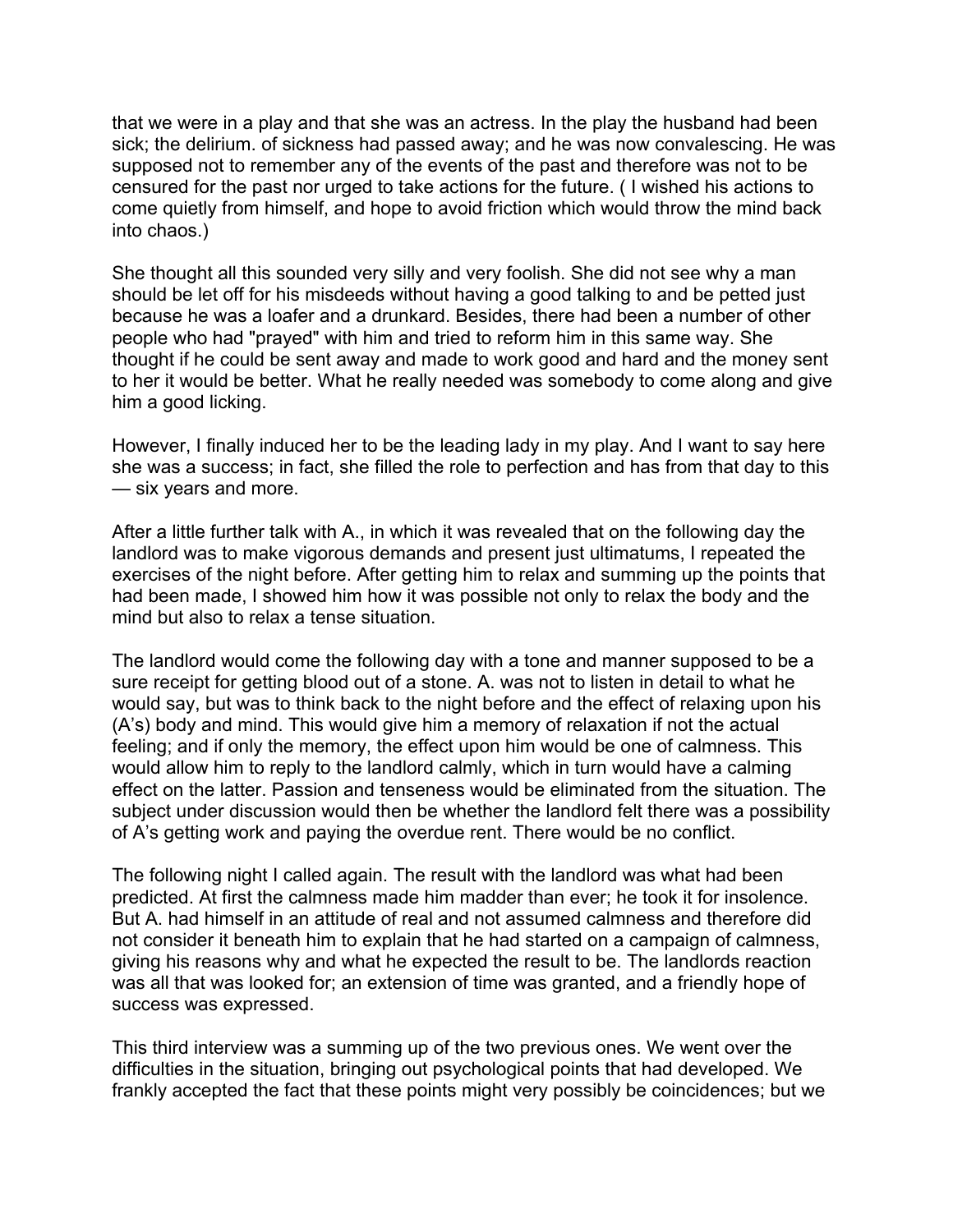noted however that there had been good sleep, a reviving appetite, practically no nervousness, no irritability, and still no desire for drink, and that there was a dawning feeling that it was possible for one to have a quiet, hopeful, and even happy mind in the face of unhappy conditions, and that this attitude of mind seemed to bring about a vision of ways and means of eliminating such negative conditions.

"If all this is really true," queried A., "why won't it go further, and not only energize a man so that he will unearth a job but build up in him qualities that will create efficiency to hold and improve the job? But one thing," he said, "I am sure of. I shall never take another drink, for I shall never want to. Discouragement, depression, unhappiness, and all the former things I took a drink for, I can eliminate with this new idea."

The six years that have passed have proved that he was right.

It was very interesting to see how he used this new idea in his work. This was Thursday night; on Monday A. had a job at twelve dollars a week. At half-past three that afternoon he realized with a shock that he had been looking at the clock for half an hour wondering if the time to close would never come. This involuntary attitude on his part he recognized as a familiar one and realized that it must be eliminated. That night he relaxed and "suggested" to himself that on the following day he would have an actual craving for his work; and the result, or coincidence, was that this habit of watching the clock disappeared never to return. As he expressed it, As he expressed it, it was like putting a pin into a toy balloon.

The next step was the overcoming of irritability. His employer, who was himself irritable, would arouse A.'s anger, and while he never answered back, it was by a mighty effort. The blood was in his head; the bitterness of thought had an actually sickening reaction; and he realized that this was suppression. By the now familiar method he pursued this condition and almost immediately acquired the ability to relax to the situation when the employer began his tirades. He had the satisfaction before the end of the week of having the employer say, "You are doing your work well; don't take my gruff way too seriously; my bark is worse than my bite," and of finding in his pay-envelope on Saturday fifteen dollars instead of twelve.

A. is still working out this method. He is now at the head of an accounting department for a very large organization. He is receiving a salary of over four thousand a year. There have been some sickness, surgical operations, and other difficulties of life to meet; but they have all been met calmly and strongly. The whole family are now living in proper quarters and environment and are healthy and happy.

# **THE CASES OF B. AND C.**

B. was thirty—eight years old, married, no children, an architect. He had been drinking since he was seventeen or eighteen. As usual, he first took beer to see what it tasted like; then took enough to get a "whiz"; then, at about twenty, increased the "whiz" by whisky. The "whizzes" themselves multiplied on ever increasing occasions, such as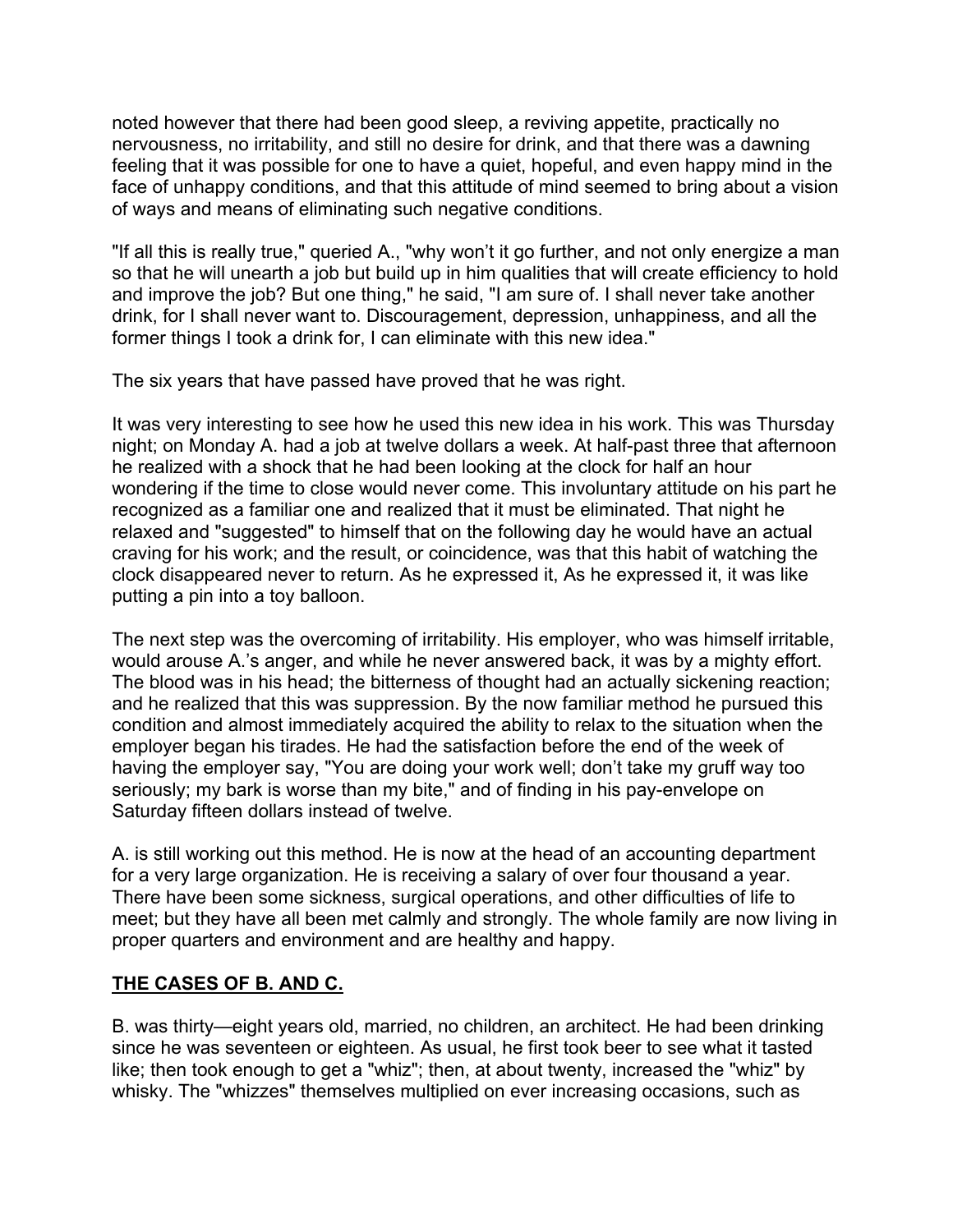Saturday nights and celebrating the getting of good jobs, the winning of bets, and so forth, — until now he was intoxicated practically all the time.

His wife succeeded in having him sober up sufficiently to come and see me. His attitude was very friendly; he was frank about his drinking and also about his bewilderment at the results. This bewilderment proved to me that it was impossible for him to give up drinking without help, for while he had always felt that he could stop whenever he wished, actual results were proving that notwithstanding a deep desire on his part he was unable to do so.

My method with this man was psychologically the same as with A., and his reaction was somewhat similar, although a lack of fine mental caliber in the man made it impossible for him to achieve the same striking material success as A.

This case was interesting, however, because of certain physical symptoms which entirely disappeared under this method of treatment. The man was obviously very tense. He talked in a short, quick, snappy, metallic manner, bringing out each word separately, so that his speech always reminded me of a chain of separate links. The movement of his arms was quick and mechanical, and he had a jerky, spasmodic, undirected way of using the left leg which gave him a limping walk. After the first relaxation and interview - which took about an hour and a half —. he was much impressed when he noticed in walking out of the room that the limp had almost entirely disappeared. After the fourth meeting it had gone. By this time also the movement of the arms was natural, and the separate links of his speech had become like a connected chain. His whole being, in fact, seemed to co—ordinate and blend; and under this normal coordination the desire for drink passed away.

C. was fifty—one years old, a widower with three sons who had turned him out because of his drinking. A man who I had helped brought him to me one evening. He was sober but utterly discouraged and remorseful.

I asked my friend to stay outside while I had my preliminary talk with C. It was night and he was so very tired that he responded easily to relaxation which followed. It was probably the first time he had been thoroughly relaxed since he was a baby, and the result was that he went into a natural and restful sleep. I timed him and found that he slept for seven minutes.

He opened his eyes, gaped and stretched, and then looked at his left arm - which was still outstretched - with an expression of amazement. He then jumped from his chair; moved the arm up and down; open and shut the hand; took off his coat and put it on; called to his friend, who came in and said, "look at this!", and took off his coat and put it on again.

The friend, also with an expression of amazement, said, "What in the world has happened?"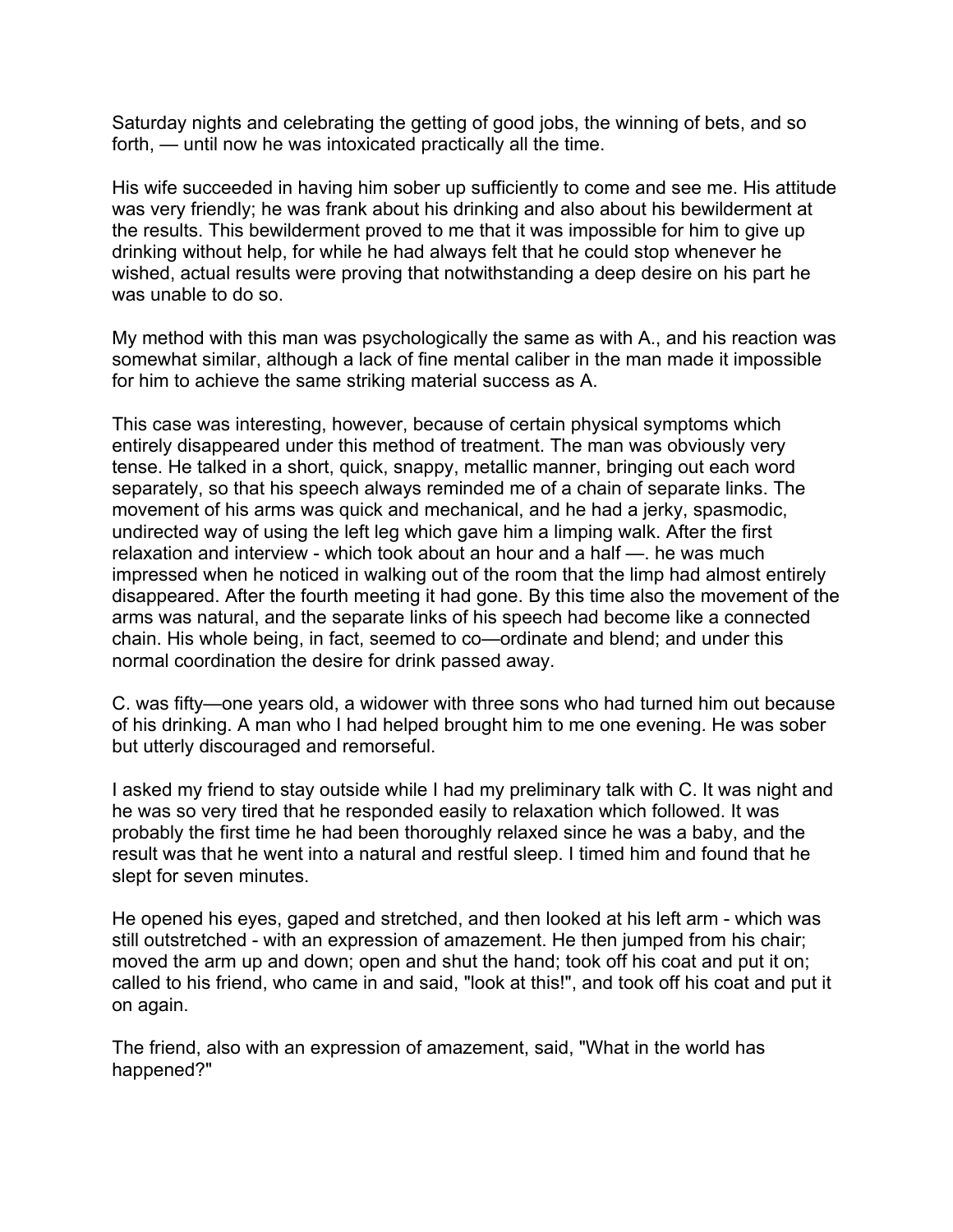C. Answered, "This man has performed a miracle."

I had purposely said nothing up to this time as I wished the situation to develop under perfect freedom, but I now asked them to explain what had happened for I was in the dark. It seemed that the left arm had been partially paralyzed according to various diagnoses, and that C. had not only been unable to use it, but had always had to be assisted in dressing.

I explained to them that obviously this was not a case of true paralysis and gave them my theory of the condition being one of a purely functional nature which had disappeared under the treatment used.

Prompted by experience with other patients, I asked C. if the room we were in seemed to be the same one he had come into; and he replied, "Yes, but it looks different." I then explained that perhaps everything around him, seemed clearer because his mind had become clearer, and asked him if he did not notice that the pictures showed more sharply against the wall and that the angles of the window frames and the piano were sharper and more distinct.

"Yes," he said eagerly, "that is true, and my whole body feels different and my limbs are freer."

I also suggested to him that on the following day he would notice the sky - line of the building where he had not noticed it before; that the branches of the trees would stand out clearly; and that upon a familiar walk he would see objects which he had never noticed before. On our next interview two days later he told me that these predictions had come true.

I kept track of this man for three years, and during that time the condition of the arm never returned.

It was this case which suggested to me an especial value, with patients who have any purely functional physical symptoms, in obtaining complete relaxation at the outset. At that time, had I known about the arm condition and had it been diagnosed as functional, I should have discussed the matter with the patient before proceeding to any relaxation and have attempted to give him a rational explanation of how it would be possible for him to recover the use of his arm. But in this case nothing was said by either of us in regard to this condition, and the relief came without even the knowledge on my part that any such symptom had existed. Complete relaxation alone brought about the result which I had formerly thought could be induced only through psycho - analysis or suggestion. Since this experience I have worked upon the theory of inducing complete relaxation immediately whenever possible so as to eliminate any functional symptoms at the outset and leave a clear field for the psychological and re—educational work.

I offer this case, and the case of B. preceding, as suggestive of the peculiar value of this method in the treatment of war—strained men in whom physical conditions which are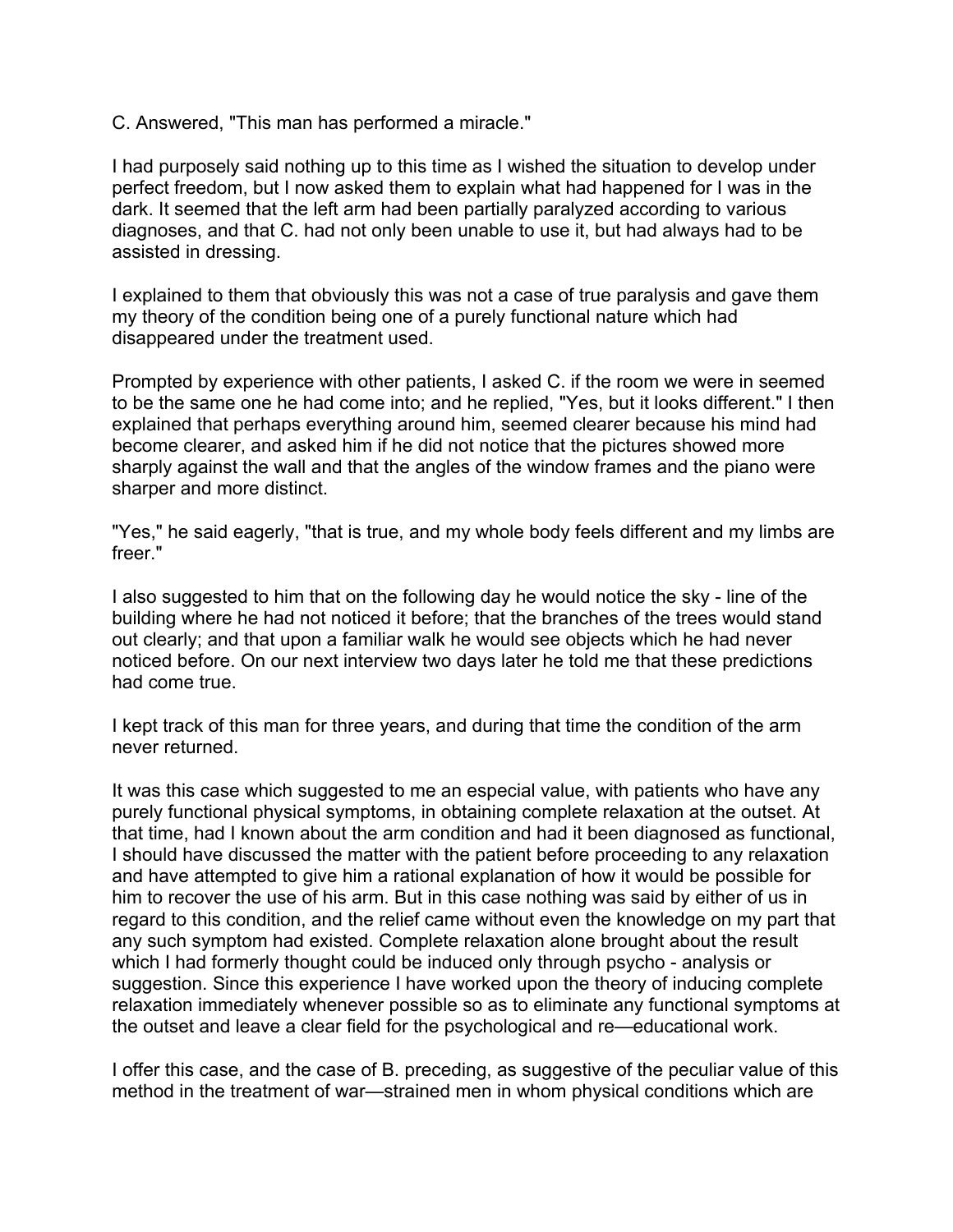purely functional may exist. While only a small portion of my patients have shown conditions of this kind, my experience with these has been such that I am convinced of the practicability of using the same methods for the relief of corresponding conditions in war—strain.

## **The Case Of Mrs. D**

Mrs. D. was fifty-three years old, an intelligent, talented women, who had formerly been a singer in a high class opera troupe. Her husband had deserted her, and she had suffered much adversity, finally becoming confined to the house for two years by reason of her fear of going out. She was nervous and irritable to the last degree, could not sleep well, and had no appetite, suffered from pains in various parts of her body, and had always thought she had heart trouble, though her physician could find no organic difficulty of any kind.

She was prevailed upon one day to take a taxi and come to our rooms. Upon arriving in the hall where I came through to meet her, she wheeled on her heel and fell in what appeared to be an honest unconsciousness. After she revived we walked to my room, but she trembled and was so very unsteady that I thought she might fall again at any moment. She sank into a chair and was evidently in much fear and real pain. She held on to her side breathing short laboring breaths, and her face was pallid and distorted.

She kept her eyes closed and maintained a silence through the whole interview, but I learned from the woman who was present with her and from the physician's message that she suffered a great deal of pain and was in constant fear. Her companion explained that for years she had been afraid of open spaces, tunnels, elevated trains, crowded streets, railroad trains, and so forth, and that this had finally reached a point where she would not leave the house. These were the more definite points, but it was evident that she was in this condition of fear over anything upon which her mind was focussed.

She of course heard her own symptoms described by here companion on this first interview so that, although she had not spoken to me personally, she felt when I talked about her condition that I had at least an understanding of what she was going through. Nevertheless, I realized that she was very combative, and it did not take highly developed intuition to discover that her attitude was extremely disagreeable.

I held her attention by moving slowly about the room, opening a window, fixing the open fire, and doing a number of different , definite things, and occasionally speaking quietly to her. The result was that she relaxed somewhat under this indirect method and the general atmosphere of calm.

Then I said to her:

"Mrs. D.,I am not going to tell you it is foolish for you to have these fears. The fact remains that you have them, and my purpose is to help you to get rid of them. Logically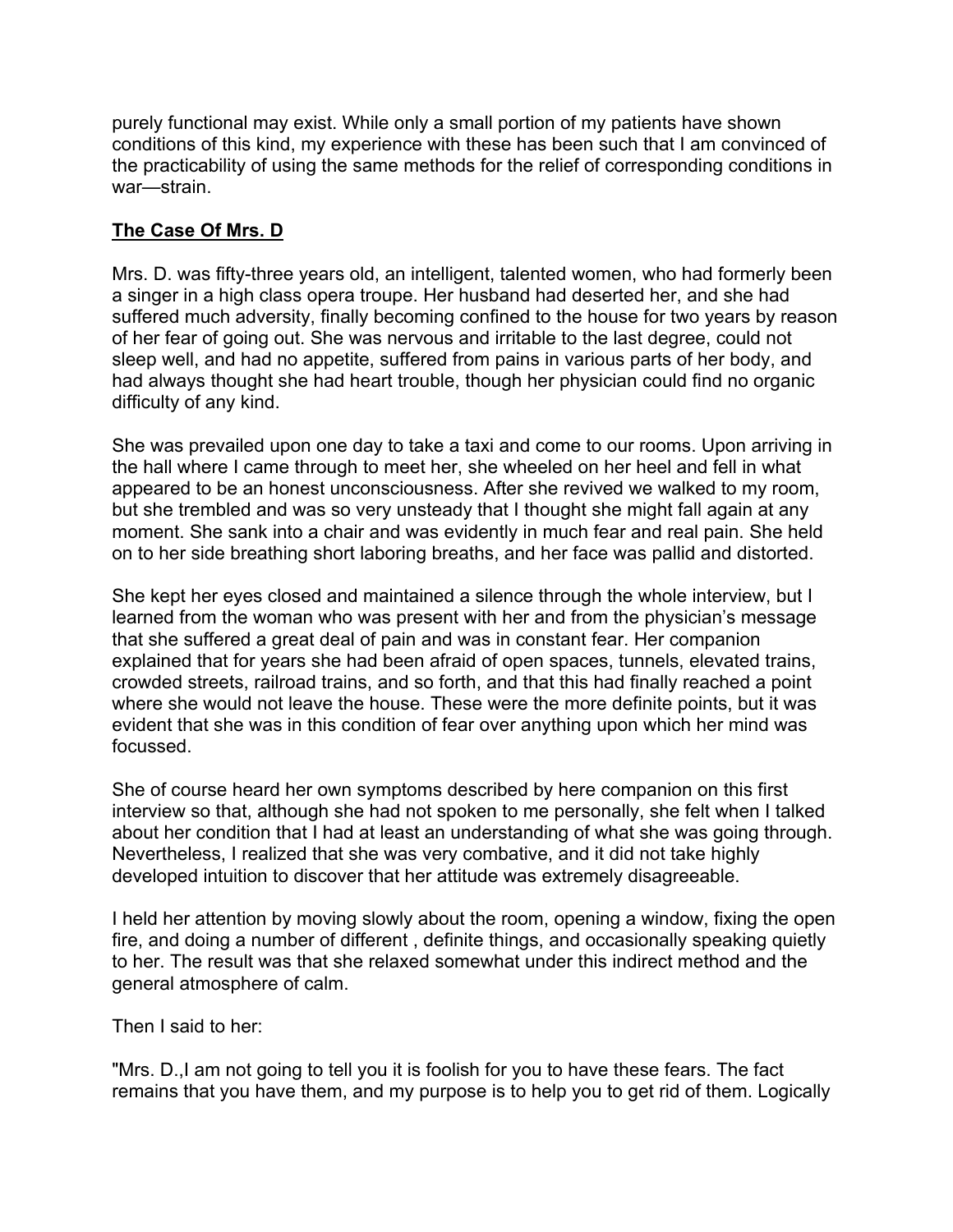you know as well as I that nothing is going to hurt you in an open space such as the Common or the Public Garden; and you would so advise any other person suffering from the same fear. Notwithstanding this, you do fear, and this condition of fear is psychological and is just as much to be considered as though there were a logical reason for it.

"One cause for this mental reaction is the tenseness not only of your body but of your brain. You are all tied in a knot and you would feel much easier if you would let your shoulders lower. Don't keep them hunched up to your ears -just let them drop. That's it. Let your arms and wrists relax too, while I am talking to you. That's it; take it easy. I also wish you would not clinch the teeth. It keeps the muscles of the jaw and of the face tense; it affects the forehead and the mind itself. If you will just let those jaw muscles relax and let the forehead and the face relax, the blood will go out of the head to some extent, and you will find that your thoughts are quieter and slower.

"Also to help the situation a little, won't you please take two or three deep breaths. If you have ever done any singing you will know what I mean - inhale through the nostrils a deep breath and exhale through the mouth. This deep breathing will help your nervousness; in fact, you will notice that the more nervous you get the shorter are your breaths and when you are in a panicky condition you are breathing way up in the throat - panting. Now once more take a deep breath and deliberately let yourself relax all over."

Here I repeated the relaxing treatment as with A. so far as the psychological steps went, and explained after she was somewhat relaxed and free from twitching:

"We have found in a great many cases that this relaxation brings about a certain coordination which reduces nervousness. The blood seems to circulate more normally; the mind seems to do less racing; and following this condition fears become somewhat less, and a great many times a new hope springs up that possibly one has found a method by which she can get some relief. As I say, this proves to be the case with many people who come here. It is possible that even this little relaxation may be of assistance to you — not just at this moment necessarily — but you may this evening feel a little calmer than you have been. Of course, you may be one of the people this method does not help; but I see no reason why you should not be one of the fortunate. So if you feel encouraged to do so I shall be very glad to have you come tomorrow morning, and we will try to get this relaxation down a little finer.

"There is one point that I want to advise you about. Do not try to overcome this fear by common—sense; you are going to get rid of it, but it is going to fade away; so if you feel like having a fear, go ahead and have it."

"Mrs. D. appeared the next morning; she did not faint but seemed to be just as trembling in her walk. She would answer occasionally in monosyllables, which was an improvement over the day before. To my question she gave me to understand very curtly that there had been no benefit whatever from yesterday's interview and that her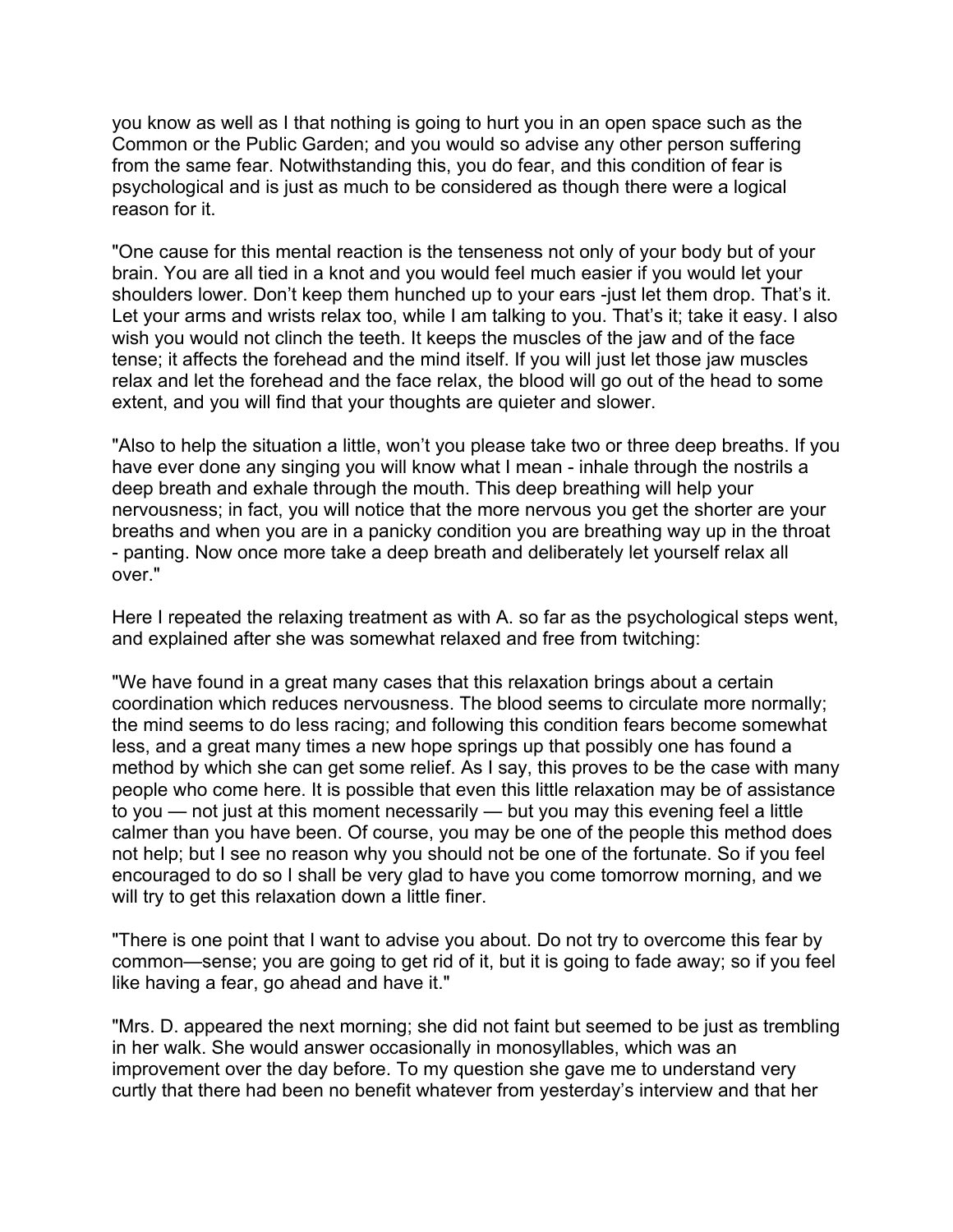coming to-day indicated neither hope in the method nor confidence in me personally. I explained to her that it would be a paradox if she were in her present condition and had confidence in anything or anybody. I had better results in relaxation at this interview; and she thought upon leaving that she might as well come every day for a while as long as she had started with the idea.

We kept to the relaxing and philosophizing for four more treatments. by this time she was coming to church on her bicycle. Curiously enough, she derived some confidence and courage from wheeling along the sidewalk this bicycle, which after a time she was able to ride. This was her own idea; and it was encouraging to me as it indicated that, notwithstanding her surface attitude of indifference, she was in reality making an effort.

On the fifth call I got her to walk out on the street with me a little way. On the sixth I went with her to the entrance of the Public Garden which was near the church. This nearly caused her collapse; but I assured her that she need never go in until she was willing and that she would never have to go any further than she wished, for it would do no good to walk through it a thousand times physically if she were not at ease mentally. We went to the entrance a number of times after this. By this time she was relaxing physically and mentally very well, she was sleeping better, was less irritable, and in many ways showed a distinct improvement. However, her face still had a peculiar pallor, and there was as yet no color in her lips.

My training at this point was that she might relax to her fears; and one day when we were talking about her theatrical experiences, we walked to the Public Garden again and continued on through. When we had come out on the other side, I said, "You realize what you have done, do you?" She nodded and answered that she had not had any fear or panic while going through. I explained to her that I believed that this was due to the transfer of her point of attention to something so interesting that it was of much more value to her momentarily than the fear which she had been cultivating, and that I thought if she would directly or indirectly build up some interest to which she could shift her attention at will she would find it a great aid in relaxing mentally and in evaporating that fear which had so persistently clouded her mind.

From now on we tried the Garden walk, lengthening it each time. Occasionally it was unsuccessful, but on the whole we obtained better and better results, going 'further downtown until we arrived at the shopping district. There we would look at the shop windows or sometimes, while I stood at a given place in a store, Mrs. D. would go to some counter out of sight and make a purchase, coming back to find me.

Then one day when she was with me I remembered that I had an appointment to speak, and asked her to go with me. She accepted my invitation, but her courage failed when we got to the entrance of the elevated. However, she knew that I was late and that I could not leave her to go home alone, and upon being encouraged to relax in this situation she did so and rode in an elevated train for the first time in twelve years.